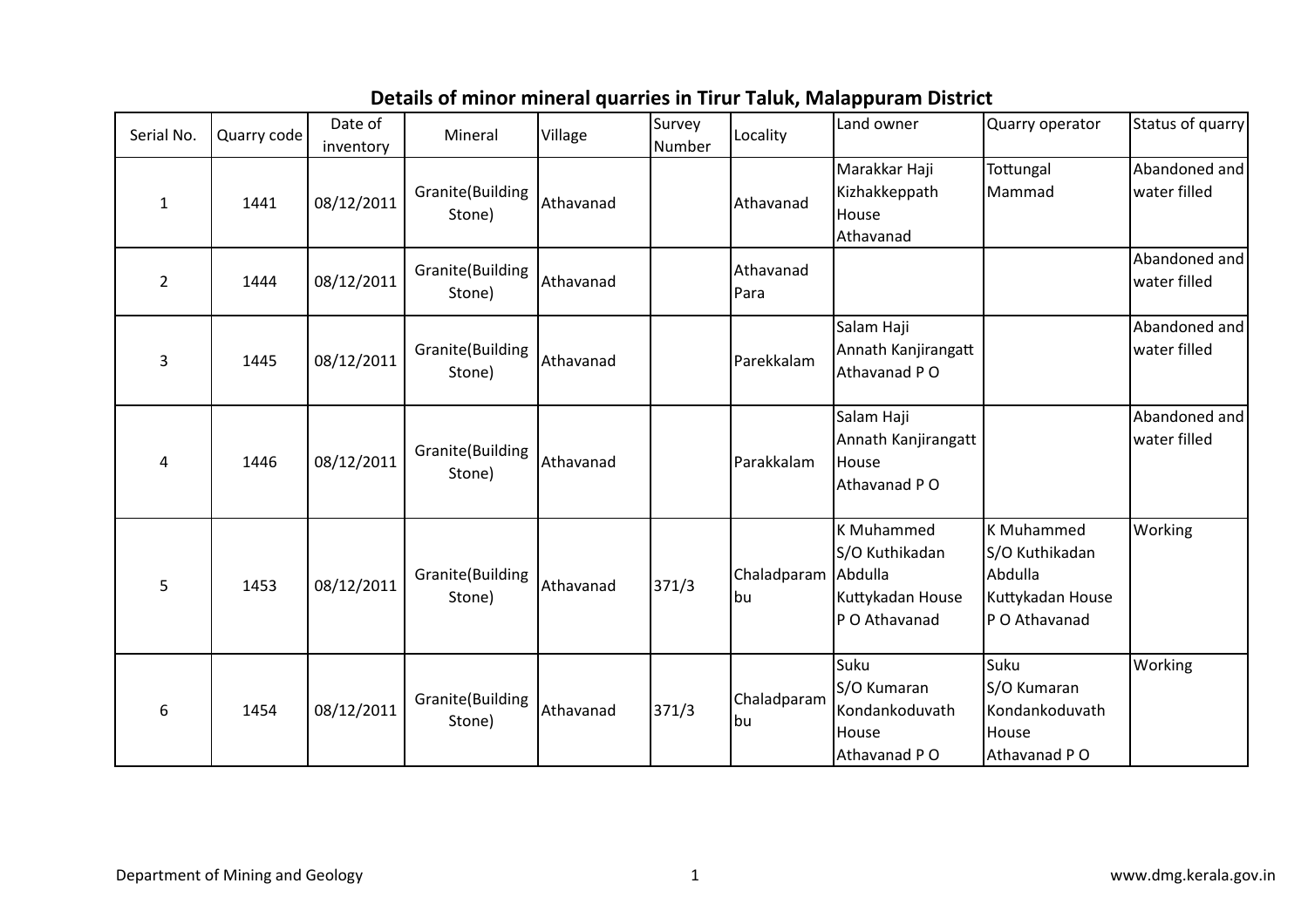| $\overline{7}$ | 1455 | 08/12/2011 | Granite(Building<br>Stone) | Athavanad | 371/2                  | Chaladparam<br>lbu   | Kuthikadan<br>Moideen<br>S/O K K Moideen<br>Kuthikkadan House<br>P O Athavanad | <b>KK Muhammed</b><br>Shareef<br>S/O K K Moideen<br>Kuthikkadan House<br>P O Athavanad | Working                       |
|----------------|------|------------|----------------------------|-----------|------------------------|----------------------|--------------------------------------------------------------------------------|----------------------------------------------------------------------------------------|-------------------------------|
| 8              | 1456 | 08/12/2011 | Granite(Building<br>Stone) | Athavanad | 371/1                  | Chaladparam<br>bu    | Annath Veeran Haji<br><b>Annath House</b><br>Athavanad P O                     | C P Kuttu<br>S/O Saithalu<br>Chakkaliparambil<br>House<br>Tirunavaya                   | Working                       |
| 9              | 1457 | 08/12/2011 | Granite(Building<br>Stone) | Athavanad |                        | Chaladparam<br>bu    | Cherukunnath<br>Sivasankaran Nair<br>Irimbium                                  | Irimbium Haji<br>Thirunavaya                                                           | Working                       |
| 10             | 1458 | 08/12/2011 | Granite(Building<br>Stone) | Athavanad | Adjacent<br>to 374/1,2 | Chalad               |                                                                                |                                                                                        | Working                       |
| 11             | 1460 | 08/12/2011 | Granite(Building<br>Stone) | Athavanad | Adjacent<br>to 309     | Chottoor             |                                                                                |                                                                                        | Abandoned and<br>water filled |
| 12             | 1461 | 08/12/2011 | Granite(Building<br>Stone) | Athavanad | 91                     | Chottoor             | Bava<br>Kykkottil House<br>Chottoor<br>Karippol PO                             | The land brought by Temporarily<br>Bava but not<br>reported as per VO                  | Stopped                       |
| 13             | 1462 | 08/12/2011 | Granite(Building<br>Stone) | Athavanad | 329                    |                      | ?                                                                              | ?                                                                                      | Abandoned and<br>water filled |
| 14             | 1463 | 08/12/2011 | Granite(Building<br>Stone) | Athavanad |                        | Nechithodi<br>Colony | Musthafa<br>Ayyappalli House<br>Athavanad                                      |                                                                                        | Abandoned and<br>water filled |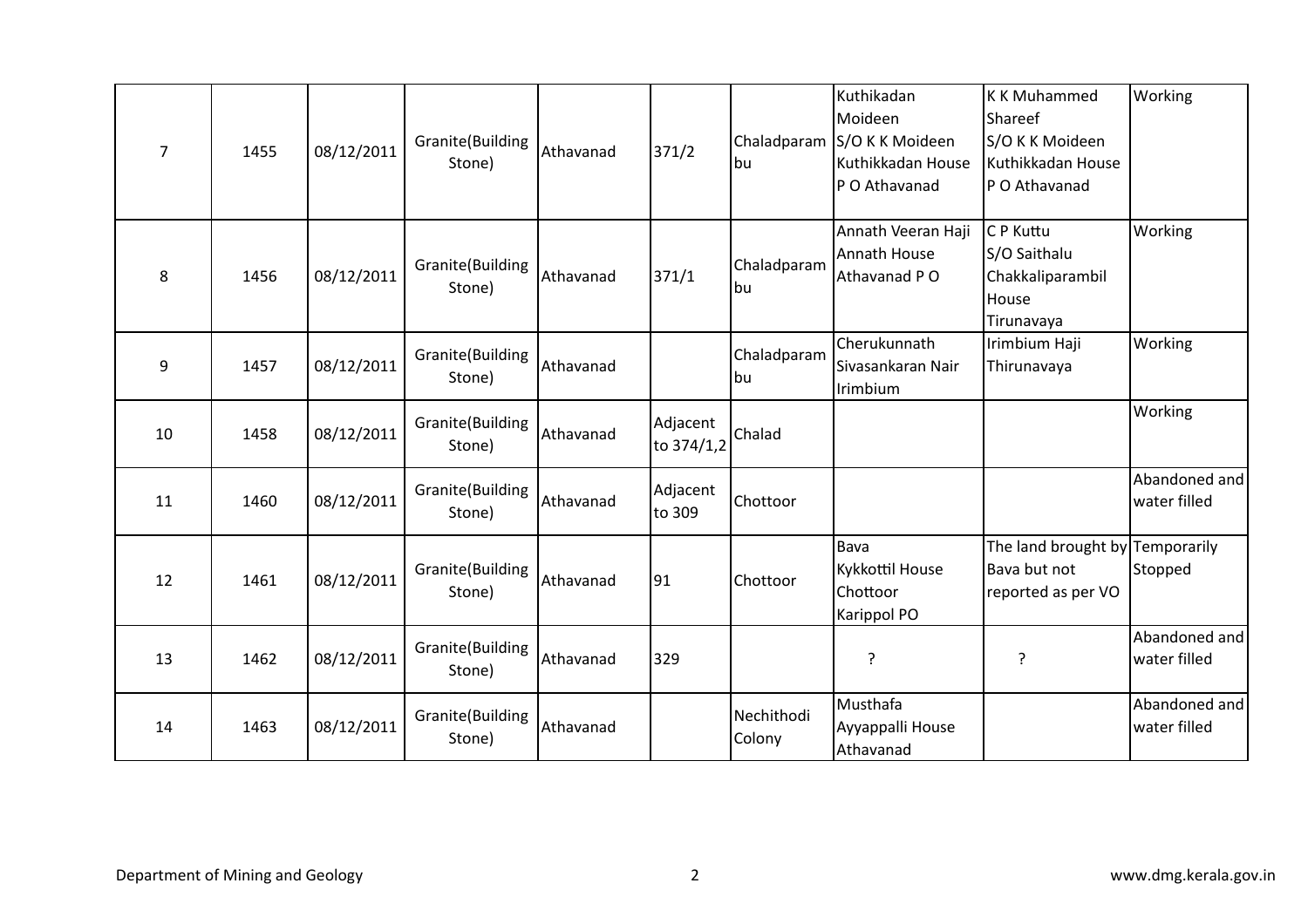| 15 | 1464 | 08/12/2011 | Granite(Building<br>Stone) | Athavanad | 136/1 | Nechithodi<br>Colony  | Kotha<br>Valiyaparammil<br>House<br>Athavanad PO                           |                                                                | Abandoned and<br>water filled |
|----|------|------------|----------------------------|-----------|-------|-----------------------|----------------------------------------------------------------------------|----------------------------------------------------------------|-------------------------------|
| 16 | 1465 | 08/12/2011 | Granite(Building<br>Stone) | Athavanad | 136/1 | Nechithodi<br>Colony  | Konjien<br>Kummalil<br>Nechithodi Colony<br>Athavanad PO                   |                                                                | Abandoned and<br>water filled |
| 17 | 1466 | 08/12/2011 | Granite(Building<br>Stone) | Athavanad | 136/1 | Nechithodi<br>Colony  | Jabir<br>Valiyaparambil<br>House<br>Nechithodi Colony<br>Athavanad PO      |                                                                | Abandoned and<br>water filled |
| 18 | 1442 | 08/12/2011 | Laterite                   | Athavanad |       | Athavanad             | Kunjappu, Ali, Moide<br>en, Abdu<br>Kizhakkeppatt<br>House<br>Athavanad PO |                                                                | Working                       |
| 19 | 1443 | 08/12/2011 | Laterite                   | Athavanad | 401/3 | Ponnadikola<br>mb     |                                                                            |                                                                | Working                       |
| 20 | 1447 | 08/12/2011 | Laterite                   | Athavanad | 188   | Near Kelfex           |                                                                            |                                                                | Working                       |
| 21 | 1449 | 08/12/2011 | Laterite                   | Athavanad | 401/3 | Near spinning<br>mill | Marakkar,<br>Moideenkutty, Saida<br>Thottiyil house<br>Athavanad PO        |                                                                | Temporarily<br>Stopped        |
| 22 | 1450 | 08/12/2011 | Laterite                   | Athavanad | 374   | Punnakkatha<br>dam    | Karimpil Sainuddin<br>and others<br>Athavanad PO                           | K Ali Bava<br>S/O Moideen Kutty<br>Karimpil House<br>Irimbhiam | Working                       |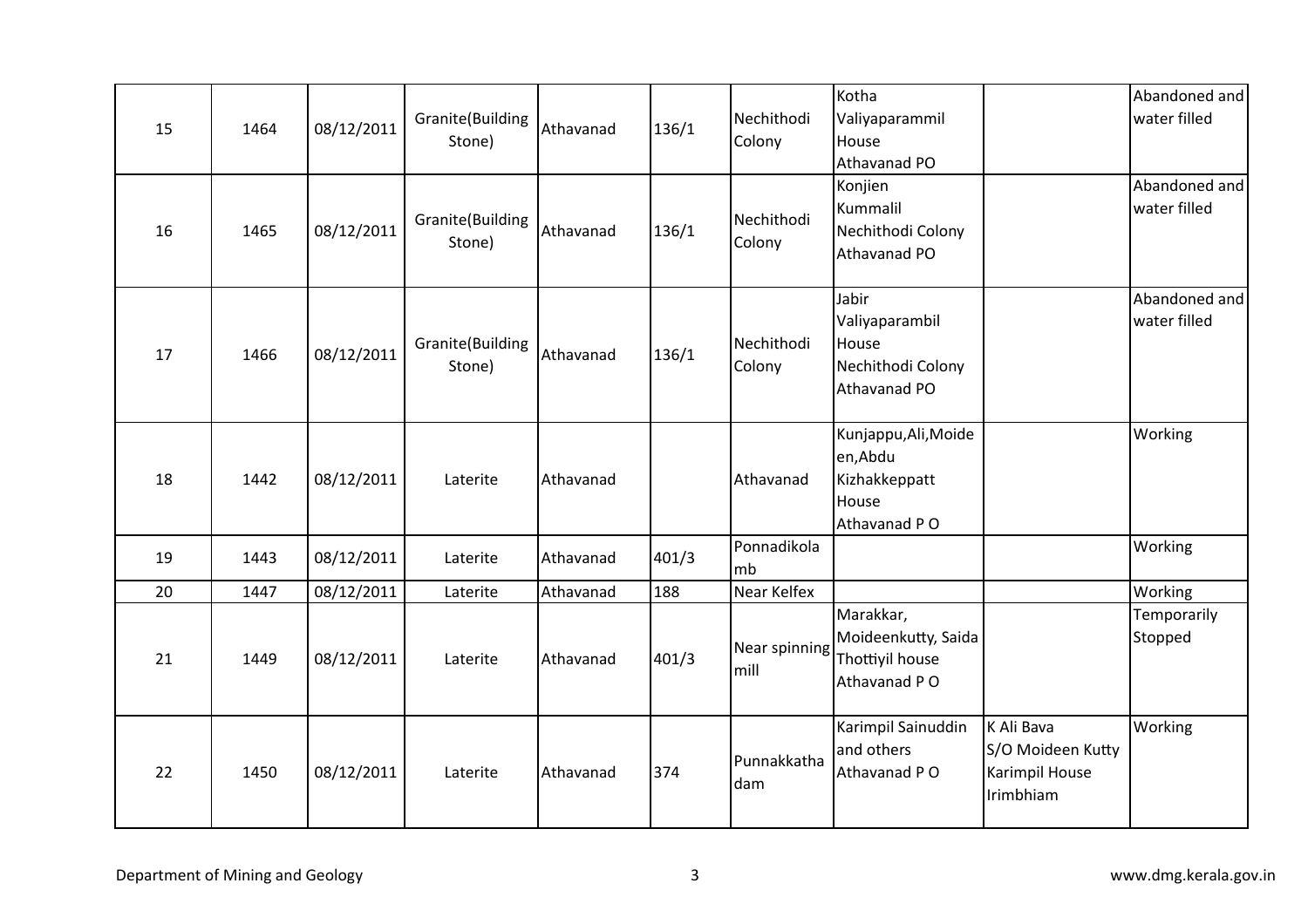| 23 | 1451 | 08/12/2011 | Laterite                   | Athavanad         |     | Punnakkatha<br>dam  | Abdu Haji<br>Marath House<br>Valancheri               | Shaji,<br>Mummy<br>Parambil House<br>Valancheri                      | Working                       |
|----|------|------------|----------------------------|-------------------|-----|---------------------|-------------------------------------------------------|----------------------------------------------------------------------|-------------------------------|
| 24 | 1459 | 08/12/2011 | Laterite                   | Athavanad         | 9/1 | Karippol            | Moideen<br>Cheruparambil<br>House<br>Karippol PO      | P P Alavi<br>S/O Koya<br>Puthenpeedkakkal<br>House<br>P O Kadampuzha | Working                       |
| 25 | 1624 | 01/12/2011 | Laterite                   | Cheriyamunda<br>m |     | Cheriyamund<br>am   | Pareth<br>chenath<br>Cheriyamundam                    | Pareth<br>chenath<br>Cheriyamundam                                   | Working                       |
| 26 | 1376 | 22/11/2011 | Granite(Building<br>Stone) | Edayur            | 439 | Mavandiyoor         | Abdul Kareem                                          | <b>Managing Partner</b><br><b>U</b> K Granite<br>P O Edayoor         | Working                       |
| 27 | 1377 | 22/11/2011 | Granite(Building<br>Stone) | Edayur            | 428 | Mavandiyur          | Abdul Kareem                                          | <b>Managing Partner</b><br><b>U</b> K Granite<br>P O Edayoor         | Temporarily<br>Stopped        |
| 28 | 1472 | 13/12/2011 | Granite(Building<br>Stone) | Edayur            |     | Pullaparambu        |                                                       |                                                                      | Abandoned and<br>water filled |
| 29 | 1490 | 13/10/2011 | Granite(Building<br>Stone) | Edayur            | 29  | Mannathupar<br>ambu | Tharakkal<br>Fathimakutty<br>W/O Saithalavi<br>Edayur | Mg Partner<br><b>U</b> K Granite<br>Edayur PO                        | Working                       |
| 30 | 1491 | 13/12/2011 | Granite(Building<br>Stone) | Edayur            |     | Chemmalaku<br>nnu   |                                                       |                                                                      | Abandoned and<br>water filled |
| 31 | 1492 | 13/12/2011 | Granite(Building<br>Stone) | Edayur            |     | Chemmalaku<br>nnu   |                                                       |                                                                      | Abandoned and<br>water filled |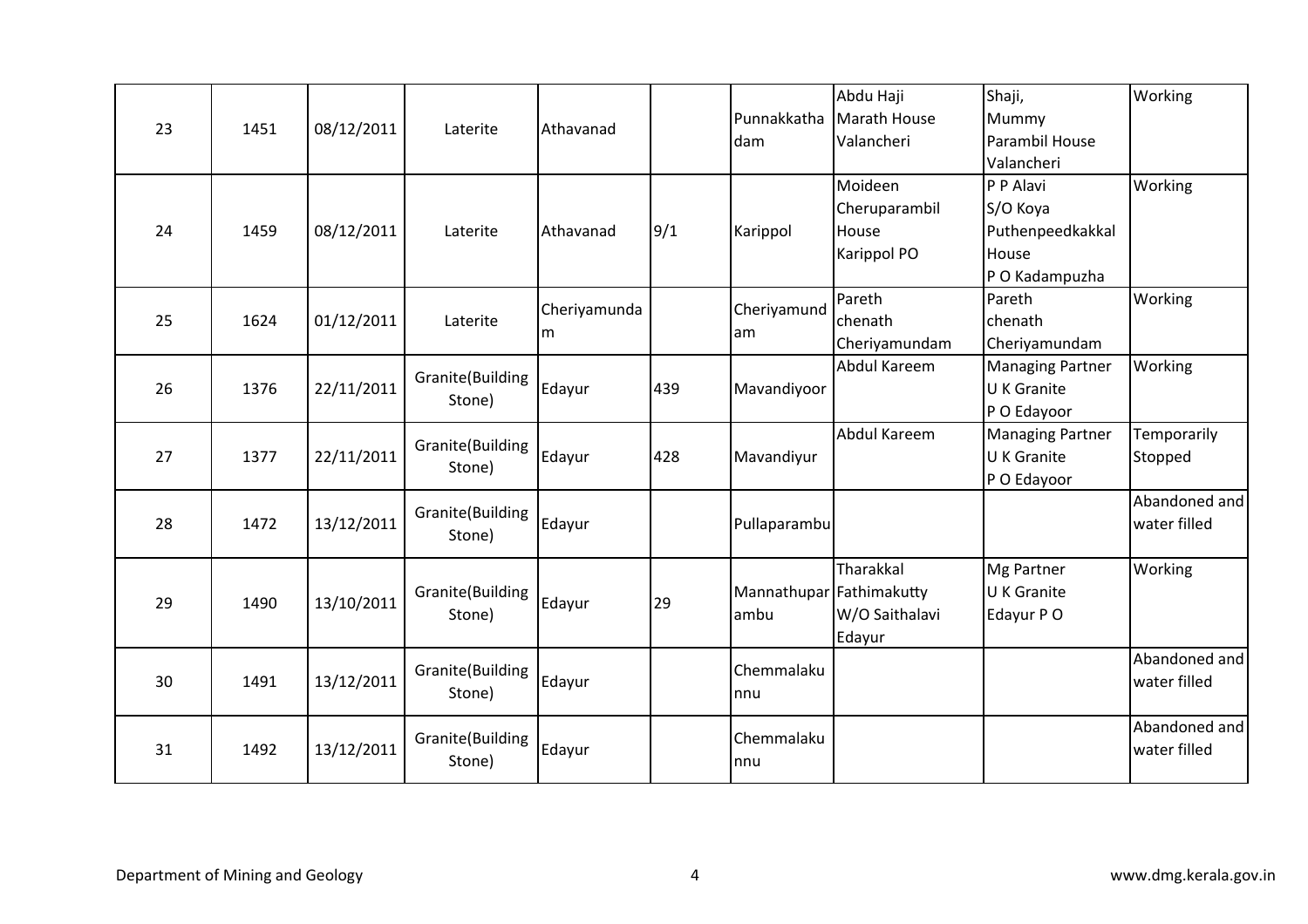| 32 | 1493 | 13/12/2011 | Granite(Building<br>Stone) | Edayur | 113<br>Edayur<br>amsam | Chemmalaku<br>nnu           | Srreedharan<br>S/O Velu<br>Thekkanthodi House Thekkanthodi<br>Edayur North PO | Srreedharan<br>S/O Velu<br>House<br>Edayur North PO                                        | Working                       |
|----|------|------------|----------------------------|--------|------------------------|-----------------------------|-------------------------------------------------------------------------------|--------------------------------------------------------------------------------------------|-------------------------------|
| 33 | 1495 | 13/12/2011 | Granite(Building<br>Stone) | Edayur |                        | Chngundamp<br>adi           |                                                                               |                                                                                            | Temporarily<br>Stopped        |
| 34 | 1496 | 13/12/2011 | Granite(Building<br>Stone) | Edayur | 68                     | Chengundam Muhammed<br>padi | Kallungal<br>Chengundampadi<br>Karyakkad PO                                   |                                                                                            | Working                       |
| 35 | 1497 | 13/12/2011 | Granite(Building<br>Stone) | Edayur | 11                     | Konikkal                    | Alumkuttathil<br>Aboobacker<br>S/O Hassankutty<br>Edayur                      | <b>Adnan Mandress</b><br>Kottathara House<br><b>B P Angadi</b><br>Tirur                    | Working                       |
| 36 | 1498 | 13/12/2011 | Granite(Building<br>Stone) | Edayur | 86                     | padi                        | Ullerithodi<br>Kunjikathiumma<br>Chengundam Vadakumbram PO                    | <b>Binu Cherian</b><br>S/O Cherian<br><b>Thakkirikkal House</b><br>Chelad<br>Kothamangalam | Working                       |
| 37 | 1499 | 13/12/2011 | Granite(Building<br>Stone) | Edayur | adjacent<br>to 86      | Chengundam<br>para          |                                                                               | Kuttan<br>Valancheri<br>Janatha hollow<br>bricks                                           | Abandoned and<br>water filled |
| 38 | 1500 | 13/12/2011 | Granite(Building<br>Stone) | Edayur | 95/6                   | chengundam<br>para          | Kunjutti Mara                                                                 | P Muhammed<br><b>Basheer</b><br>S/O Muhammed<br>Palappetta House<br>P O Valambur           | Working                       |
| 39 | 1501 | 13/12/2011 | Granite(Building<br>Stone) | Edayur |                        | Chengundam<br>para          |                                                                               | Hussain                                                                                    | Abandoned and<br>water filled |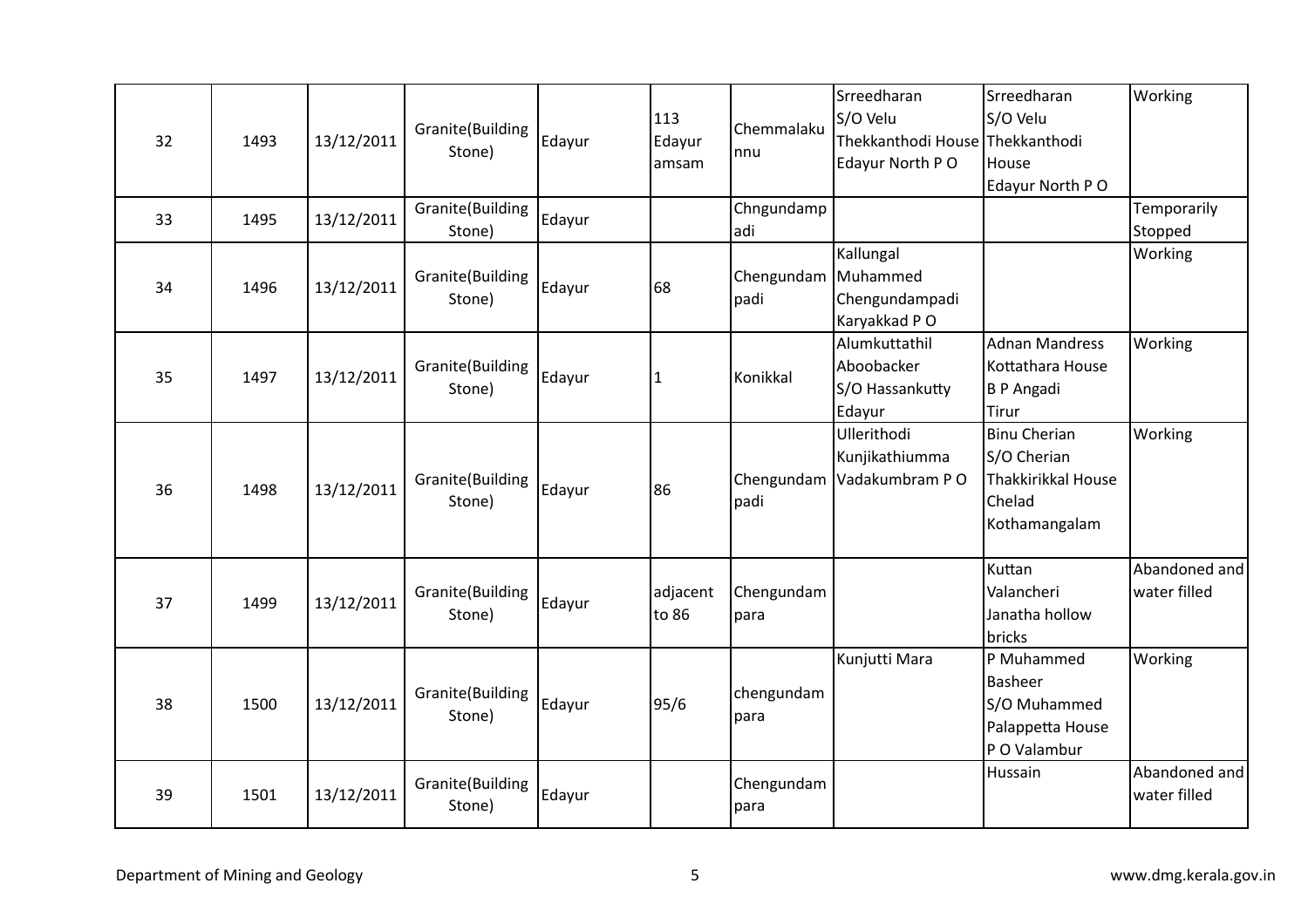| 40 | 1502 | 13/12/2011 | Granite(Building<br>Stone) | Edayur | 101/6 | Chengundam<br>padi | Mohammedkutty<br>Ullerithodi<br>@ Kunjuth<br>S/O Unnirkutty                                                                   | Binu Cherian<br>S/O Cheriyan<br><b>Thakkirikkal House</b><br>Chalad<br>Kothamangalam            | Working                |
|----|------|------------|----------------------------|--------|-------|--------------------|-------------------------------------------------------------------------------------------------------------------------------|-------------------------------------------------------------------------------------------------|------------------------|
| 41 | 1353 | 22/11/2011 | Laterite                   | Edayur | 418/1 | Parambankul<br>lam | Micha Bhoomi of 4<br>owners<br>Devaki Kuruvakkottil Vadakkumpuram<br><b>Qtrs Thokkampara</b><br>Vasanthakumari<br>Kottappuram | Sunil K<br>Kambath House<br>PO<br>Valamchery Via                                                | Working                |
| 42 | 1354 | 22/11/2011 | Laterite                   | Edayur | 418/1 | Parambankol<br>lam | <b>Abdul Samad</b><br>Kottarippuram<br>Edayur PO                                                                              | <b>K</b> Sunil<br>S/O Thankamma<br>Kambath House<br>PO Vadakumpuram                             | Temporarily<br>Stopped |
| 43 | 1355 | 22/11/2011 | Laterite                   | Edayur | 418/1 | Parambikula<br>m   | Viswanathan<br>Irimbhiyam                                                                                                     | P Parameswaran<br>S/O Krishnan Nair<br>Palliyalil House<br>$P$ O<br>Vadakkumpuram<br>Valanchrei | Working                |
| 44 | 1356 | 22/11/2011 | Laterite                   | Edayur | 418/1 | Parambikula<br>lm. | Velaudhan<br>Tirur                                                                                                            | P Parameswaran<br>S/O Krishnan Nair<br>Palliyalil House<br>PO<br>Vadakkumpuram<br>Valancheri    | Working                |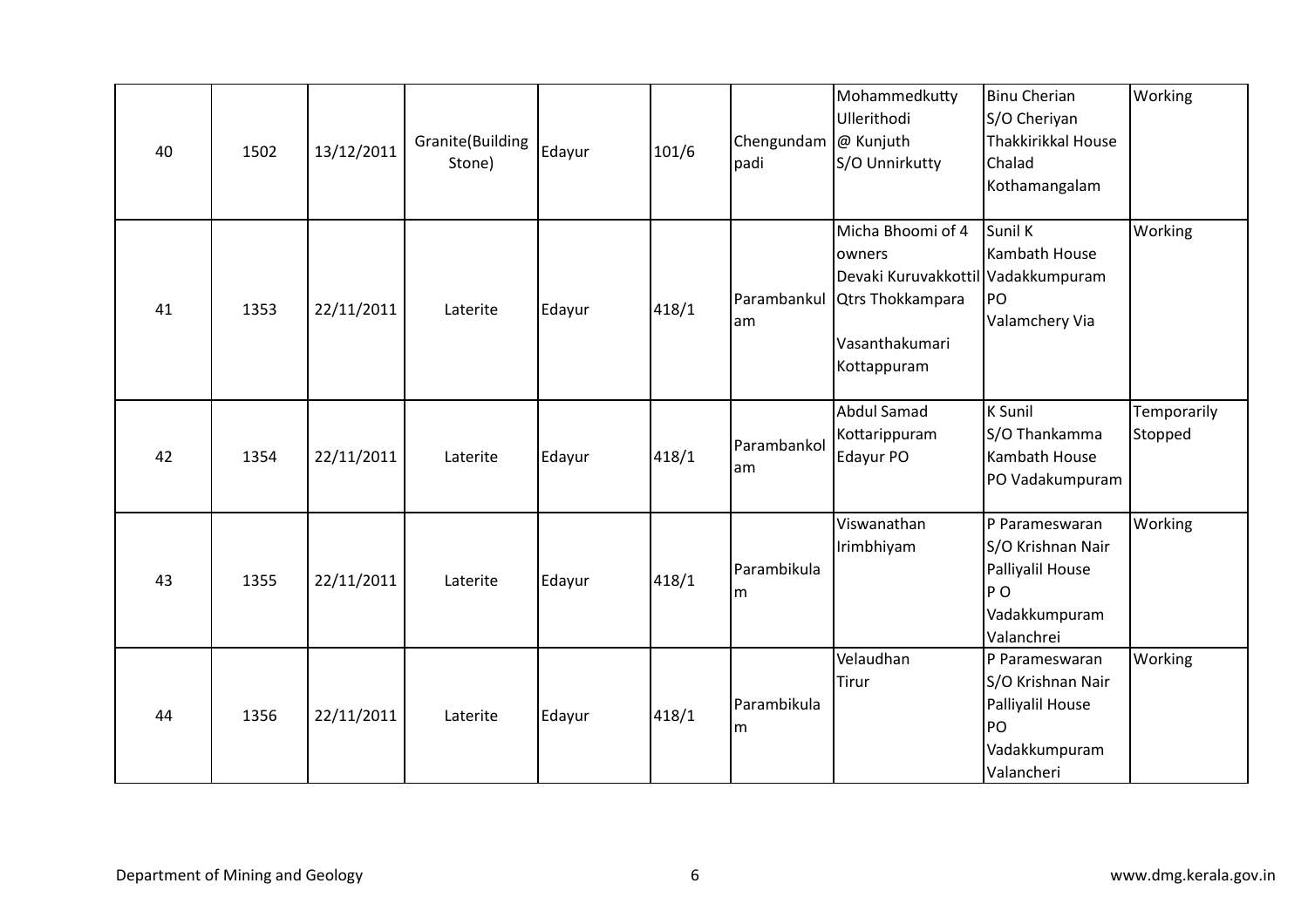| 45 | 1357 | 22/11/2011 | Laterite | Edayur | 418/1 | Parambikula<br>m   | Micha bhoomi                                                                                                                | M Muraleedharan<br>S/O Velu<br><b>Machingal House</b><br>P <sub>O</sub><br>Vadakkumpuram   | Working                |
|----|------|------------|----------|--------|-------|--------------------|-----------------------------------------------------------------------------------------------------------------------------|--------------------------------------------------------------------------------------------|------------------------|
| 46 | 1358 | 22/11/2011 | Laterite | Edayur | 418/1 | Parambikula<br>lm. | (1) Kooniparambi<br>Fathima<br>W/O Mohammed<br>Edayoor<br>(2) Moolethodi<br>Vijayalekshmi                                   | O Velaudhan<br>S/O Thani<br>Odangathil House<br>$P$ O<br>Vadakkumpuram                     | Working                |
| 47 | 1359 | 22/11/2011 | Laterite | Edayur | 418/1 | Parambikula<br>m   | Micha Bhoomi                                                                                                                | P T Anilkumar<br>S/O Sankaran<br>Chettiyar<br>Paremelthodi<br>House<br>PO<br>Vadakkumpuram | Working                |
| 48 | 1360 | 22/11/2011 | Laterite | Edayur | 418/1 | Parambikula<br>m   | Micha Bhoomi<br>(1) Chanethodi<br>Sarojini<br>Edayur Amsam<br>Desam<br>(2)<br>Kurukkettuparambil<br>Sarojini<br>Pariyapuram | M Muraleedharan<br>S/O Velu<br><b>Machingal House</b><br> PQ <br>Vadakkumpuram             | Temporarily<br>Stopped |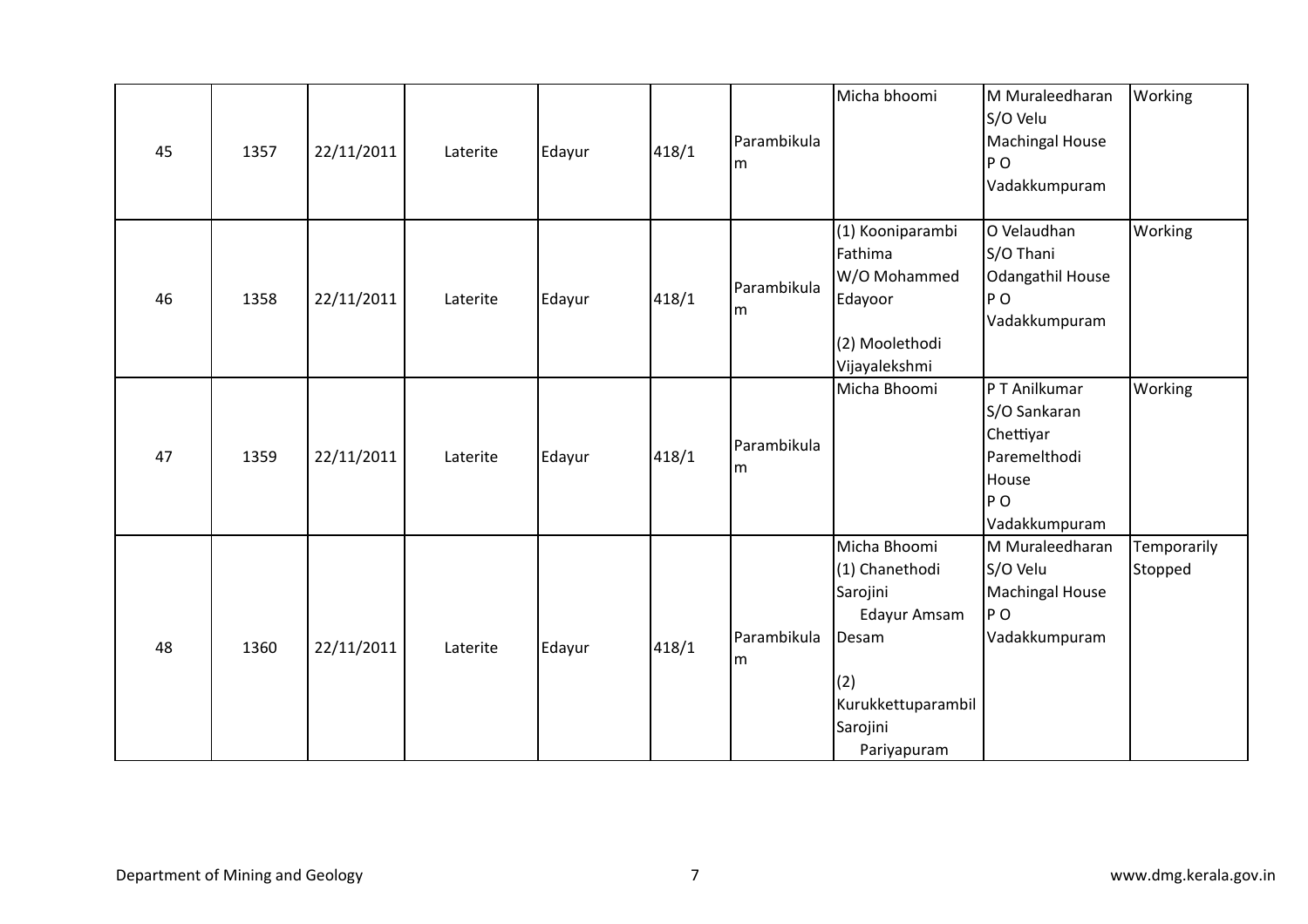| 49 | 1361 | 22/11/2011 | Laterite | Edayur | 418/1 | Parambikula<br>l m |                                                               | K Abdul Kareem<br>S/O Moideen<br>Master<br>Swapna House<br>Cherussola PO     | Temporarily<br>Stopped |
|----|------|------------|----------|--------|-------|--------------------|---------------------------------------------------------------|------------------------------------------------------------------------------|------------------------|
| 50 | 1362 | 22/11/2011 | Laterite | Edayur | 418/1 | Parambikula<br>lm. |                                                               | Mohammed Ashruf Working<br>S/O Abdu<br>Thottupadath<br>House<br>Maravancheri |                        |
| 51 | 1363 | 22/11/2011 | Laterite | Edayur | 418/1 | Parambikula<br>lm. |                                                               | E Siddique<br>S/O Chekku<br>Elayedath House<br>Vettam Pallipuram             | Temporarily<br>Stopped |
| 52 | 1364 | 22/11/2011 | Laterite | Edayur | 219/1 | Parambikula<br>lm. |                                                               | P T Anil Kumar<br>S/O Sankaran<br>Parammalthodi<br>Vadakkumpuram             | Working                |
| 53 | 1365 | 22/11/2011 | Laterite | Edayur | 219/1 | Parambikula<br>l m | <b>Abdul Ahammed</b><br>Purayathil<br>S/O Kunheethi<br>Edayur | P T Anil Kumar<br>Parammalthodi<br>Vadakkumpuram                             | Working                |
| 54 | 1366 | 22/11/2011 | Laterite | Edayur | 219/1 | Parambikula<br>lm. | Muhammed Haji<br>Vadakke Pedikakkal<br>House                  | P Mohandas<br>S/O Karappan<br>Pootheri House<br>Kadampuzha                   | Working                |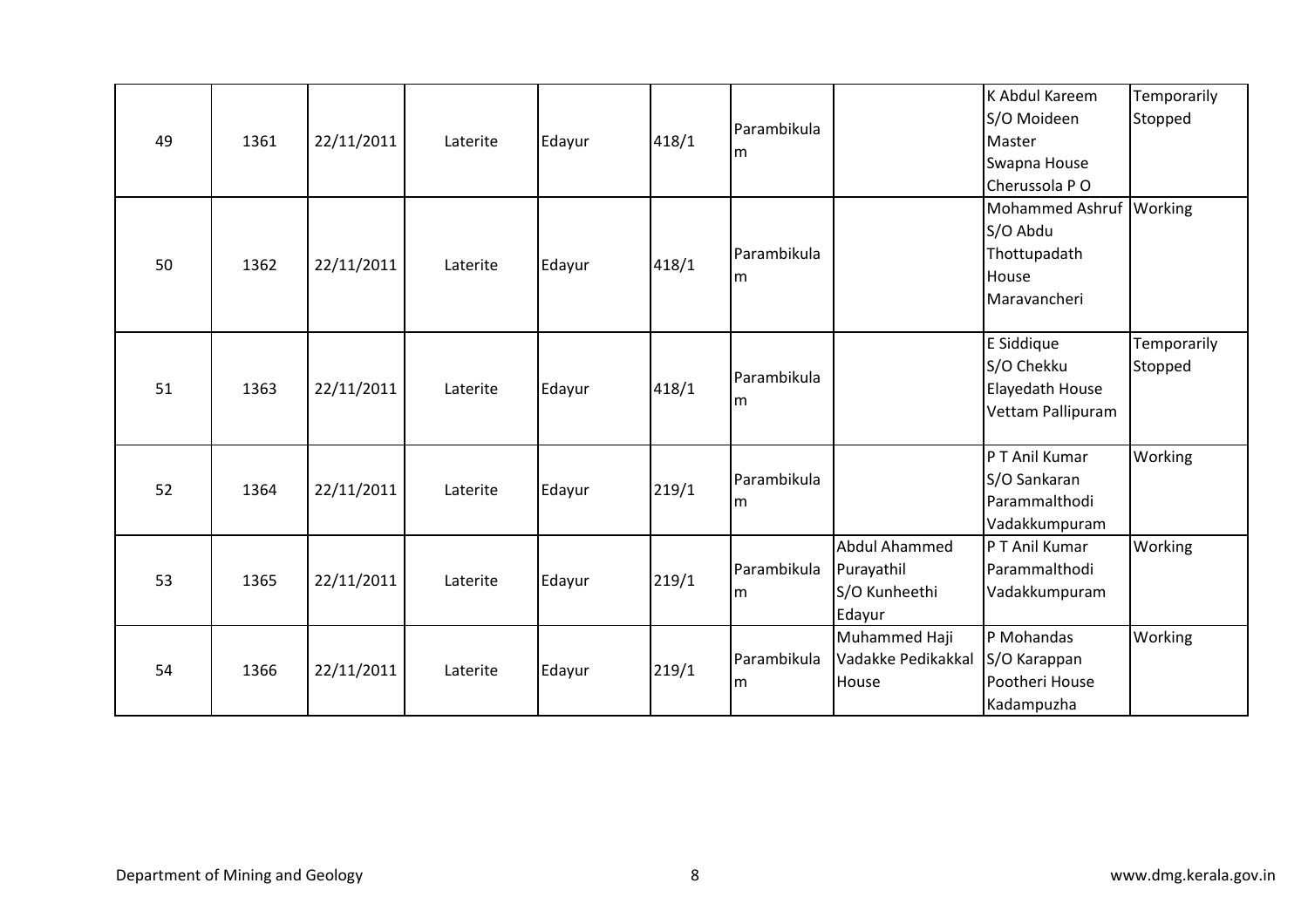| 55 | 1367 | 22/11/2011 | Laterite | Edayur | 219/1   | Parambikula<br>m |                                                                                                            | P Mohammed<br>Faisal<br>S/O<br>Muhammedkutty<br>Panayathil House<br>P O Thayyala       | Working                |
|----|------|------------|----------|--------|---------|------------------|------------------------------------------------------------------------------------------------------------|----------------------------------------------------------------------------------------|------------------------|
| 56 | 1368 | 22/11/2011 | Laterite | Edayur | 219/1   | Parambikula<br>m | (1) P Kunhu<br>Mohammed<br>(2) Parammel<br>Mohammed<br>Musthafa                                            | P Kunhu<br>Mohammed<br>S/O Unneen<br>Palliyail House<br>P O Kuttippuram                | Working                |
| 57 | 1369 | 22/11/2011 | Laterite | Edayur | 219/1   | Parambikula<br>m | (1) Abdul Kalam<br>Azad<br>(2) Kunhapputty<br>Vadakkumpuram<br>(3) Unnikrishnan<br>Vadakkumpuram<br>Edayur | Mammadu M P<br>S/O Unneen<br>Melepeediakkal<br>House<br>Vadakkumpuram<br>Vadakkumpuram | Working                |
| 58 | 1370 | 22/11/2011 | Laterite | Edayur | 219/1,2 | Prambikulam      | Moitheenkutty Haji<br>Vadakkumpuram                                                                        | <b>Abdul Rasheed</b><br>S/O Rayimu<br>Onathukattil House<br>Marakkara PO               | Temporarily<br>Stopped |
| 59 | 1371 | 22/11/2011 | Laterite | Edayur | 219/1,2 | Parambikula<br>m |                                                                                                            | Musthafa Kamal<br>S/O<br>Muhammedkutty<br>Haji<br>Kallan House<br>Marakkara            | Temporarily<br>Stopped |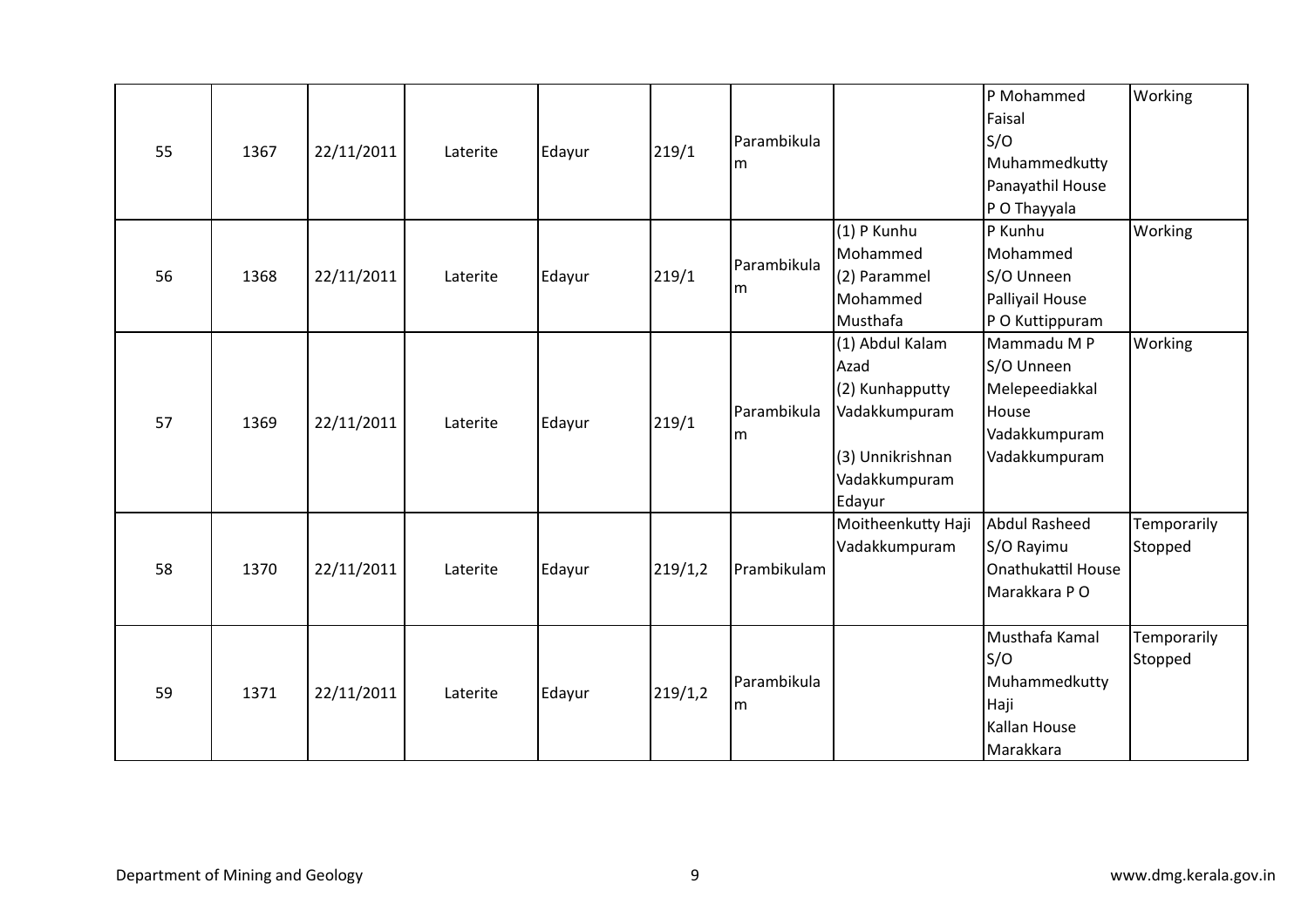| 60 | 1372 | 22/11/2011 | Laterite | Edayur | 219/1        | Parambikula<br>m  | Micha Bhoomi                                                                    | O Velaudhan<br>S/O Thani<br><b>Odayal House</b><br>Vadakkumpuram               | Temporarily<br>Stopped |
|----|------|------------|----------|--------|--------------|-------------------|---------------------------------------------------------------------------------|--------------------------------------------------------------------------------|------------------------|
| 61 | 1373 | 22/11/2011 | Laterite | Edayur | 418/1        | Parambikula<br>m  | P Kunhimohammed<br>S/O Unneen<br>Palliyalil House<br>Kuttippuram PO             | P Kunhimohammed<br>S/O Unneen<br>Palliyalil House<br>Kuttippuram PO            | Temporarily<br>Stopped |
| 62 | 1374 | 22/11/2011 | Laterite | Edayur | 416,418      | Parambikula<br>m  |                                                                                 |                                                                                | Abandoned              |
| 63 | 1375 | 22/11/2011 | Laterite | Edayur | 416          | Parambikula<br>m  | Chandanaparambil<br>Kannu<br>Vadakkumpuram                                      | Velayudhan O<br>Odangathil House<br>Vadakkumpuram                              | Temporarily<br>Stopped |
| 64 | 1473 | 13/12/2011 | Laterite | Edayur | 1            | Pullaparambu      | K Hassankutty<br>S/O Kunhimoideen<br>Kalluvelikuzhiyil<br>House<br>PO Karippol  | K Hassankutty<br>S/O Kunhimoideen<br>Kalluvelikuzhiyil<br>House<br>PO Karippol | Working                |
| 65 | 1474 | 13/12/2011 | Laterite | Edayur | 1            | Pullamparam<br>bu | Randathani                                                                      | Mani K P<br>Kudiyodath House<br>S/O Audi<br>Pullparambu<br>Kadampuzha PO       | Working                |
| 66 | 1475 | 13/12/2011 | Laterite | Edayur | $\mathbf{1}$ |                   | P Aliyamu<br>S/O Kunhimoideen<br>Pullaparambu Pullathil House<br>P O Kadampuzha | P Aliyamu<br>S/O Kunhimoideen<br><b>Pullathil House</b><br>P O Kadampuzha      | Working                |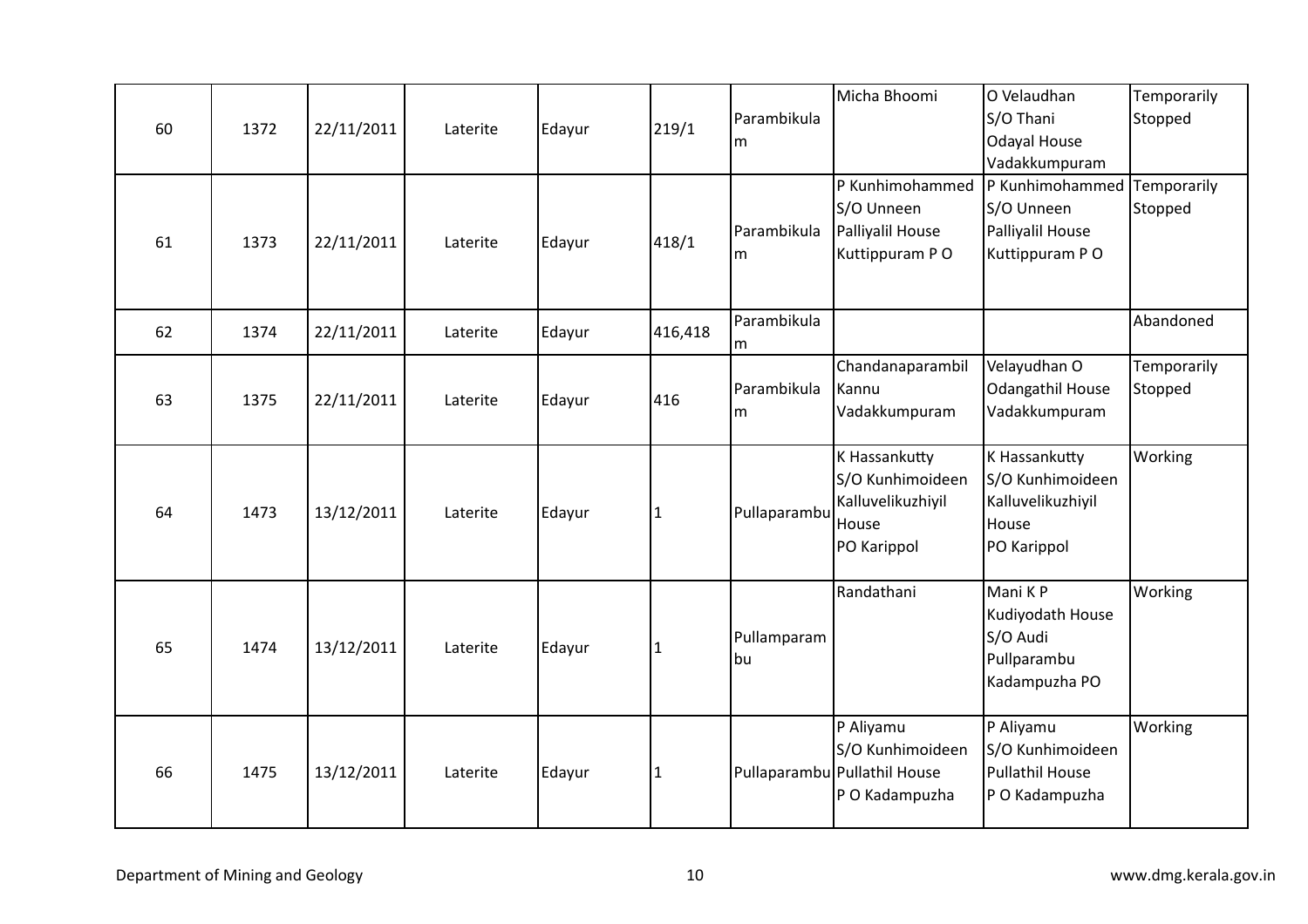| 67 | 1476 | 13/12/2011 | Laterite | Edayur |                      |                   | Abdul Kareem<br>Varikothil House<br>Pullaparambu Randathani PO                                | V Mohammed<br><b>Basheer</b><br>S/O Beeran<br>Varikothil House<br>Randathani PO | Working |
|----|------|------------|----------|--------|----------------------|-------------------|-----------------------------------------------------------------------------------------------|---------------------------------------------------------------------------------|---------|
| 68 | 1477 | 13/12/2011 | Laterite | Edayur | 110/1                | bu                | Kunjalankutty Haji<br>Chakkanthodi House S/O Hameed<br>Pullamparam Cheenichuvadu<br>Edayur PO | K V Abdul Razak<br>Kullivalappil House<br>Edayur PO                             | Working |
| 69 | 1478 | 13/12/2011 | Laterite | Edayur | Adjacent<br>to 110/1 | Pullamparam<br>bu |                                                                                               |                                                                                 | Working |
| 70 | 1479 | 13/12/2011 | Laterite | Edayur |                      | Pullamparam<br>bu |                                                                                               | Azhakeshan<br>S/O Appathurai<br>Bukampadi<br>Edayur                             | Working |
| 71 | 1480 | 13/12/2011 | Laterite | Edayur |                      | Pullamparam<br>bu |                                                                                               | Rasheed C<br>S/O Muhammed<br>Chakkingalthodi<br>House<br>Kuttippuram PO         | Working |
| 72 | 1481 | 13/12/2011 | Laterite | Edayur |                      | Pullamparam<br>bu |                                                                                               | Jayakanth<br>S/O Parimala<br>Valpara<br>Parappur                                | Working |
| 73 | 1482 | 13/12/2011 | Laterite | Edayur | 73                   | Kodaparamb<br>u   | U T Kunheethu<br>S/O Muhammed<br><b>Ullerithodi House</b><br>Karakkad                         | U T Kunheethu<br>S/O Muhammed<br>Ullerithodi House<br>Karakkad                  | Working |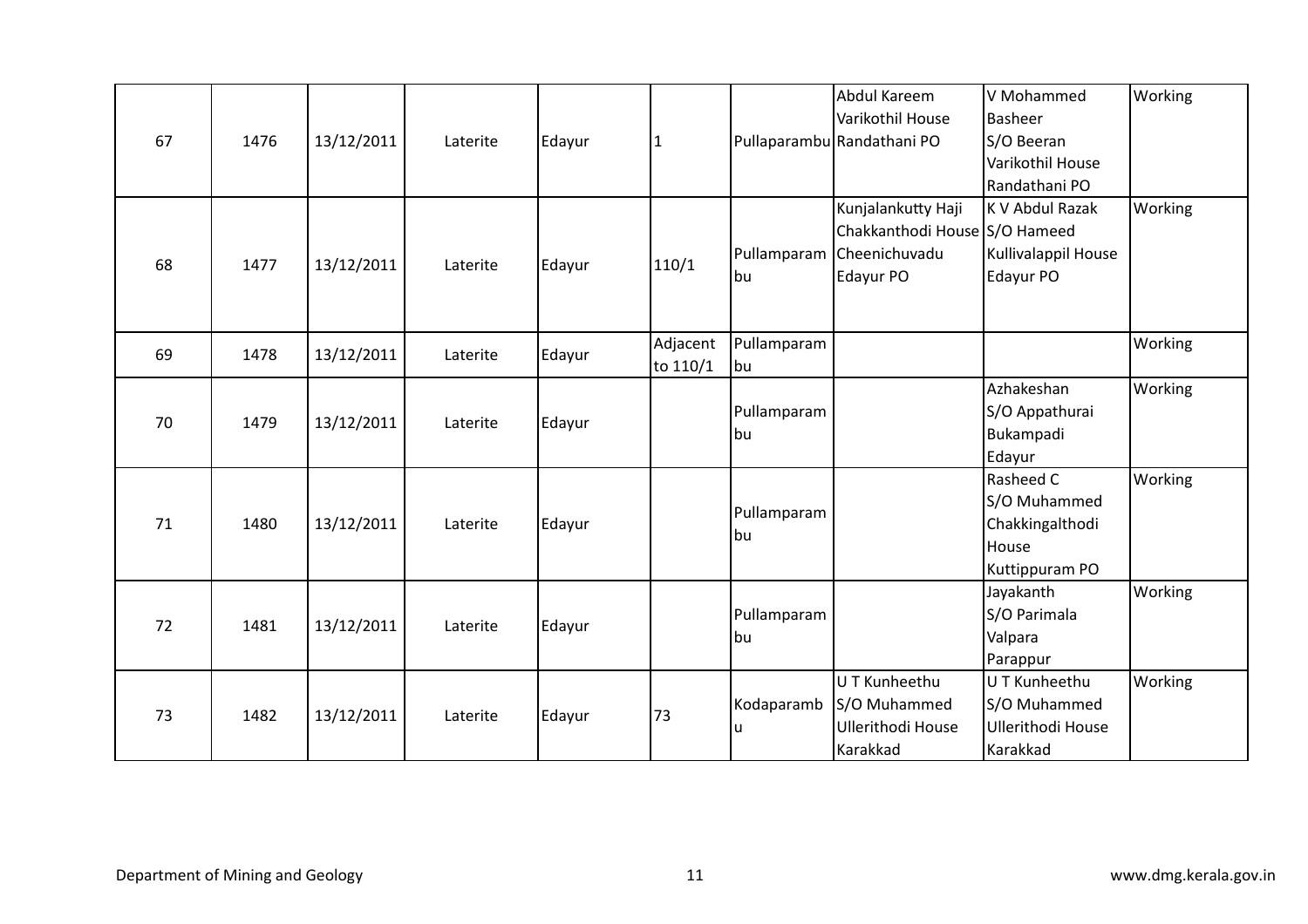| 74 | 1483 | 13/12/2011 | Laterite | Edayur | 64 | Kodaparamb<br>u  | Manjan Palliyil<br>Khadu<br>Edayar                       | U T Babu<br>S/O Saithalavi<br>Ulleerithodi(H)<br>Karekkad             | Working                |
|----|------|------------|----------|--------|----|------------------|----------------------------------------------------------|-----------------------------------------------------------------------|------------------------|
| 75 | 1484 | 13/12/2011 | Laterite | Edayur | 64 | Kodaparamb       | Manjan Pulliyalil<br>Khadar<br>Edayoor                   | U T Babu<br>S/O Saithalavi<br>Ulleerthodi House<br>P O Karekkad       | Working                |
| 76 | 1485 | 13/12/2011 | Laterite | Edayur | 64 | Kudaparamb<br>u  | Manjan Palliyil<br>Khadar<br>Edayoor                     | U T Babu<br>S/O Saithalavi<br>Uleerthodi(H)<br>Karekkod               | Working                |
| 77 | 1486 | 13/12/2011 | Laterite | Edayur | 73 | Kodaparamb       | own land                                                 | V T Kunhimoideen<br>Kutty<br>S/O Mohammed<br>Uleerithodi<br>Karekkod  | Working                |
| 78 | 1487 | 13/12/2011 | Laterite | Edayur | 73 | Kodaparamb<br>u  | Amina<br>D/O Muhammed<br>Unneerithodi(H)<br>Vadakkumbram | P P Hamsa<br>S/ Kunhimoideen<br>Puthan Parayil(H)<br>Vengod PO        | Working                |
| 79 | 1488 | 13/12/2011 | Laterite | Edayur | 73 | Kudaparamb       | own land                                                 | U T KunhiMoideen<br>Kutty<br>S/O Muhammed<br>Ulleerithodi<br>Karekkod | Temporarily<br>Stopped |
| 80 | 1489 | 13/11/2011 | Laterite | Edayur |    | Kodaparamb<br>lu |                                                          |                                                                       | Working                |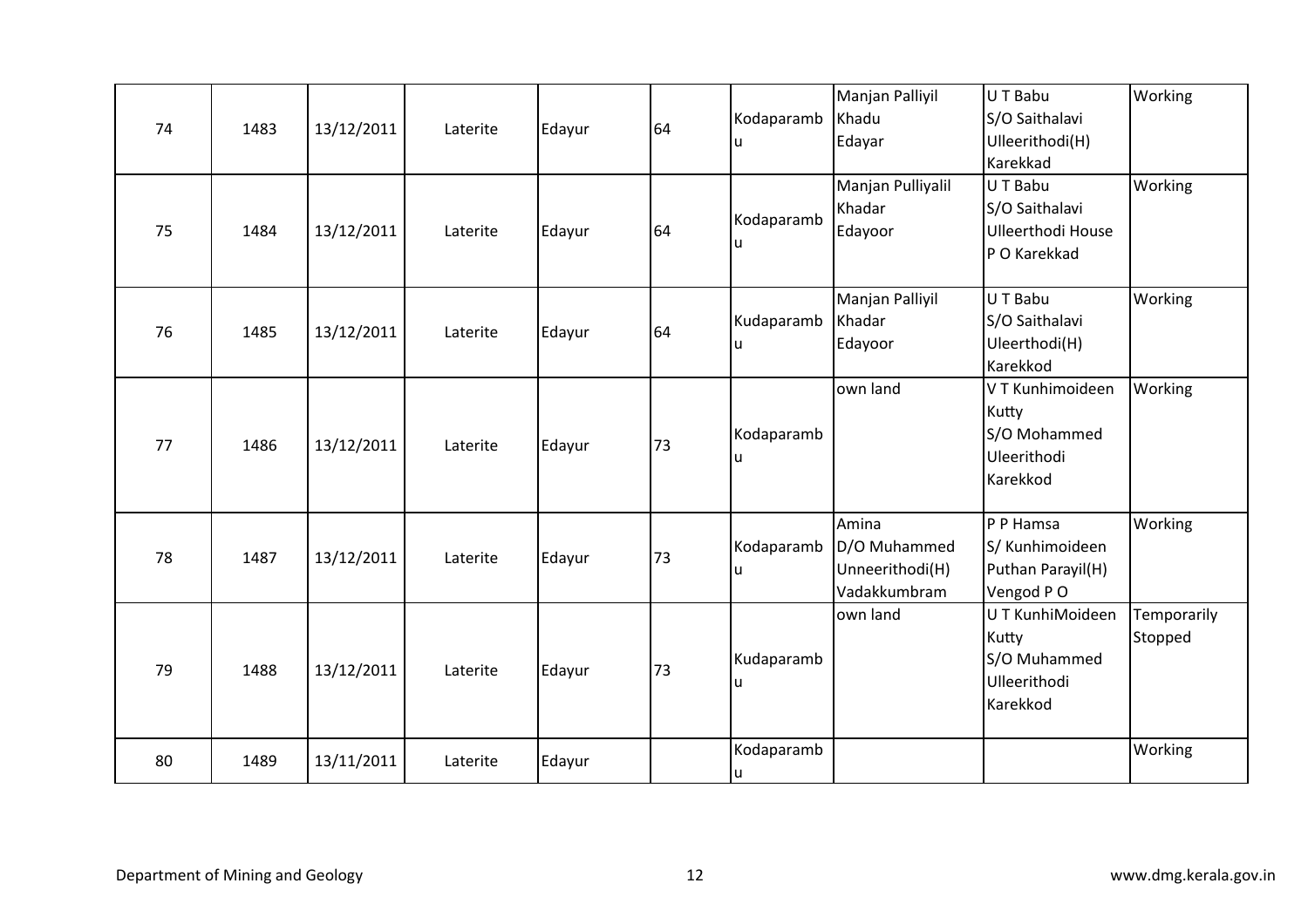| 81 | 1494 | 13/12/2011 | Laterite                   | Edayur      | 113/2B | Nirappu           | Vijayakumari<br>Channathodi house<br>Edayur north                          | C Balan<br>Channathodi house<br>Edayur north                                               | Working                       |
|----|------|------------|----------------------------|-------------|--------|-------------------|----------------------------------------------------------------------------|--------------------------------------------------------------------------------------------|-------------------------------|
| 82 | 1515 | 14/12/2011 | Laterite                   | Edayur      |        | Vattaparamb<br>u  | Cholapurathu Abdu                                                          | P Mohammed Kutty Working<br>S/O Moideen<br>Pattayil House<br>P O Puramannur                |                               |
| 83 | 1504 | 14/12/2011 | Granite(Building<br>Stone) | Irimbiliyam |        | Ambal             |                                                                            | Adjacent to<br>Bharathiya Vidya<br>Bhavan                                                  | Abandoned and<br>water filled |
| 84 | 1519 | 14/12/2011 | Granite(Building<br>Stone) | Irimbiliyam |        | Thazhemanke<br>rı | Velayudhan Nair<br>Kannasam Veettil<br>House<br>Irimbiam PO<br>Thazemarlem |                                                                                            | Abandoned and<br>water filled |
| 85 | 1503 | 14/12/2011 | Laterite                   | Irimbiliyam |        | Kottappuram       | Abdu<br>Chekkidankuzhi<br>S/O Muhammed<br>Valencheri                       | M Hameed<br>S/O Moideen<br><b>Melethil House</b><br>PO Valiyakunnu                         | Working                       |
| 86 | 1505 | 14/12/2011 | Laterite                   | Irimbiliyam | 151    | Ambal             | Adjacent area of<br>Aysha<br>Tayyil House<br>Irimbhium                     | Adjacent area of T<br>Hamsa Haji<br>S/O Alikutty<br><b>Thayyil House</b><br>Valiyakunnu PO | Working                       |
| 87 | 1506 | 14/12/2011 | Laterite                   | Irimbiliyam | 151    | Ambal             | Aysha<br>Thayyil House<br>Irimbium                                         | T Hamsa Haji<br>S/O Alikutty<br><b>Thayyil House</b>                                       | Working                       |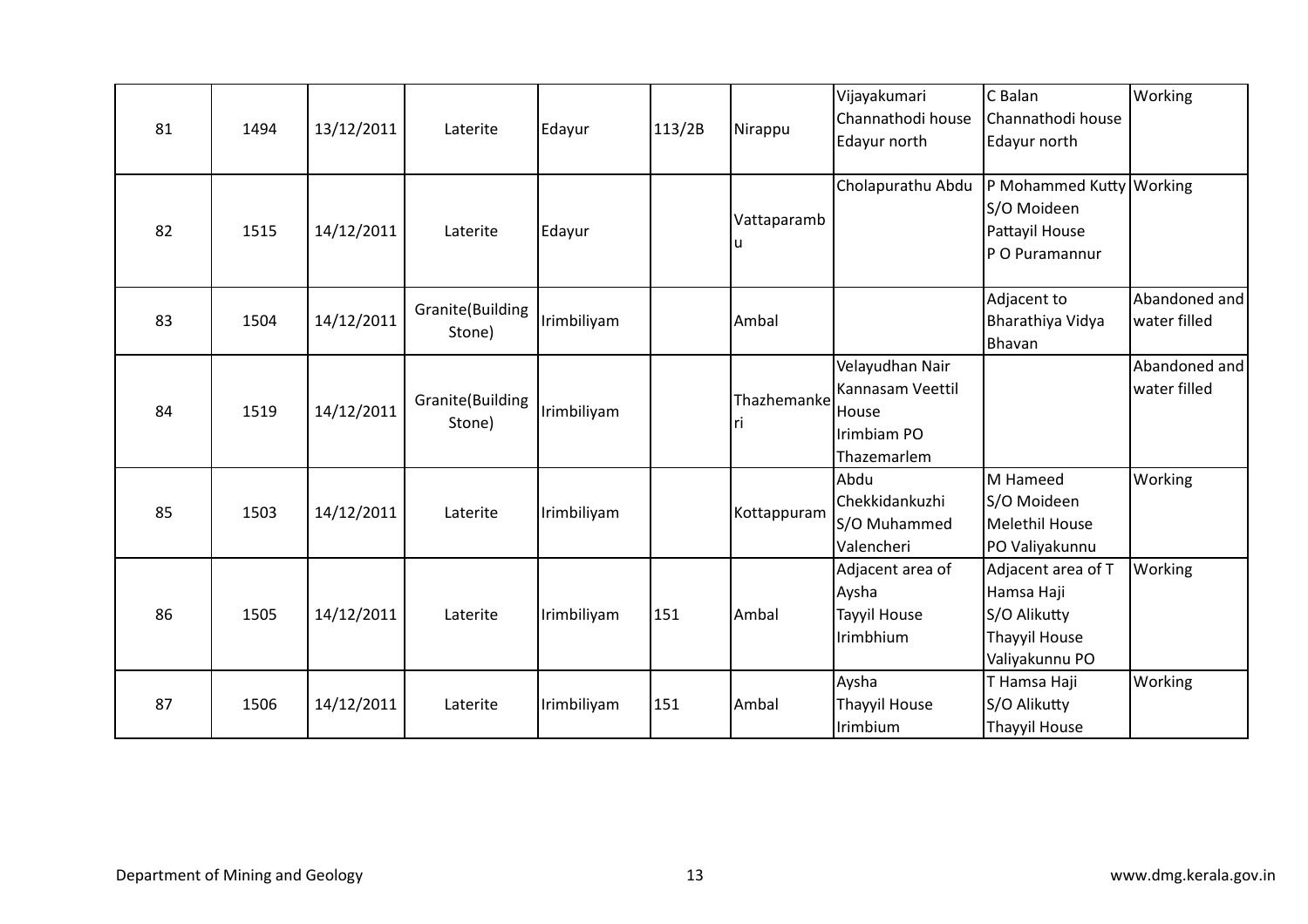| 88 | 1507 | 14/12/2011 | Laterite | Irimbiliyam | 166/2 | Valiyakunnu                           | C P Ali                                                                                  | M P Illyas<br>S/O Moitheenkutty<br>Madanparambil<br>House<br>Valiyakunnu                   | Working |
|----|------|------------|----------|-------------|-------|---------------------------------------|------------------------------------------------------------------------------------------|--------------------------------------------------------------------------------------------|---------|
| 89 | 1508 | 14/12/2011 | Laterite | Irimbiliyam | 166/2 | Valiyakunnu                           | Sainudeen(previous<br>owner)<br>in the name of<br>Vinod, not registered Sankaranarayanan | Vinod<br><b>Pullatt House</b><br>S/O<br>Vadakkumpuram<br>PO<br>Via. Valamcheri             | Working |
| 90 | 1509 | 14/12/2011 | Laterite | Irimbiliyam | 166/1 | Valiyakunnu                           | N Mohammed Ali<br>S/O Hassankutty<br>Narath House<br>Valiyakunnu PO                      | N Mohammed Ali<br>S/O Hassankutty<br>Narath House<br>Valiyakunnu PO                        | Working |
| 91 | 1510 | 14/12/2011 | Laterite | Irimbiliyam | 283/1 | Karaparambu Pullatt House<br>Kodumudi | P Abdurahiman<br>S/O Marrakkar<br>Irimbium                                               | V Subramaniyan<br>S/O Kutty Ayyappan<br>Varod House<br>PO Malamakavu<br>Palakkad Dt.       | Working |
| 92 | 1511 | 14/12/2011 | Laterite | Irimbiliyam | 295   | Kodumudi                              | Abdurahiman<br>Paloli<br>S/O Mohammed<br>Musaliyar<br>Irimbium                           | Abdul Fathah P<br>S/O Muhammed<br>Musaliyar<br>Paloli House<br>P O Valiyakunnu<br>Irimbium | Working |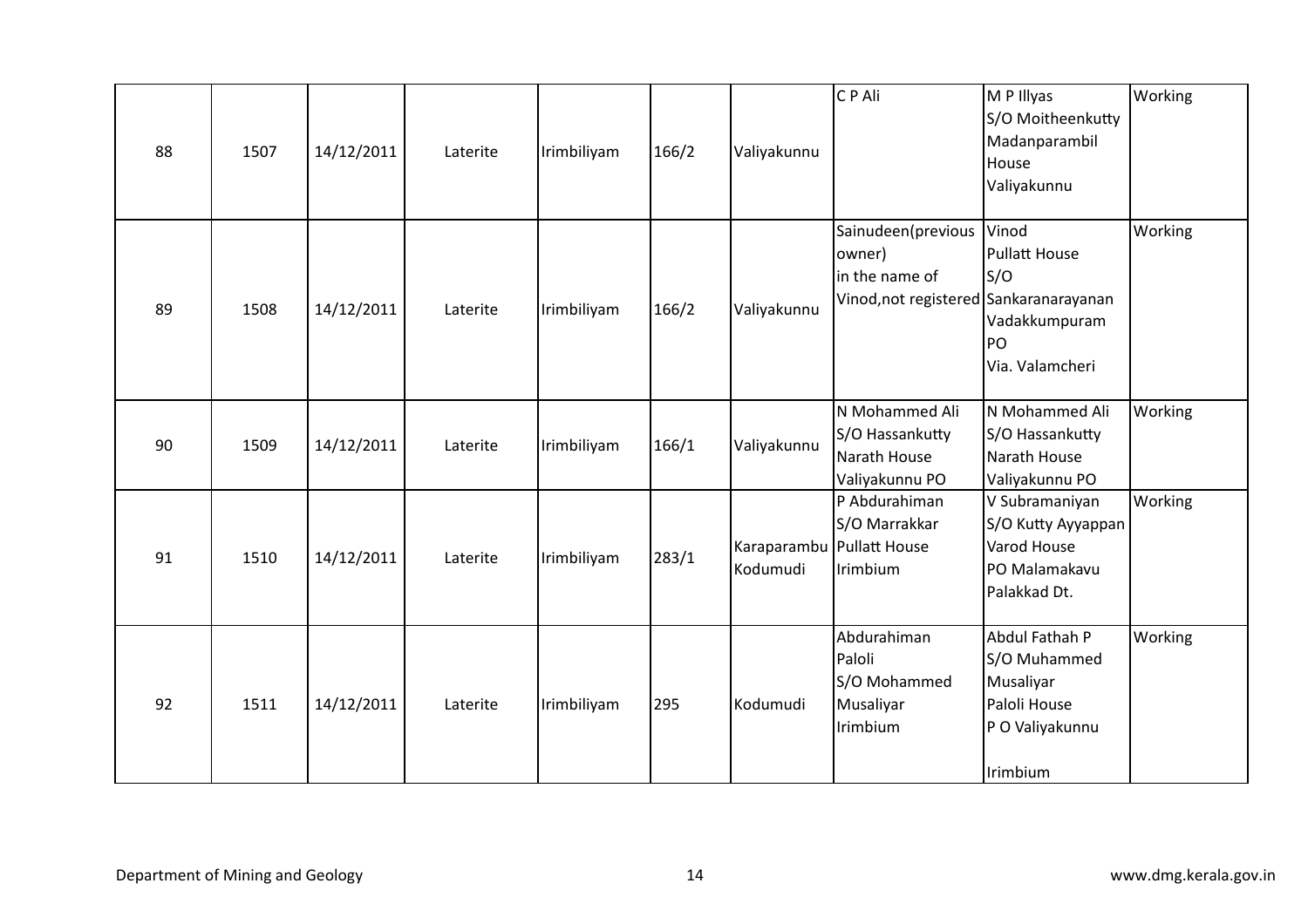| 93 | 1512 | 14/12/2011 | Laterite | Irimbiliyam        | 295     | Kodumudi            | Paloli Abdu Rahiman<br>S/O Mohammed<br>Musaliyar<br>Irimbium                                      |                                                                            | Working |
|----|------|------------|----------|--------------------|---------|---------------------|---------------------------------------------------------------------------------------------------|----------------------------------------------------------------------------|---------|
| 94 | 1513 | 14/12/2011 | Laterite | Irimbiliyam        | 329/1,2 | Puramannur          | Ayithros Kutty<br>Kolappureth<br>Thodiyil<br>Irimbium                                             | Gurushev<br>S/O Sunder Rajan<br>Valathanveettil<br>Kaladi                  | Working |
| 95 | 1514 | 14/12/2011 | Laterite | Irimbiliyam        | 328     | Puramannur          | A V Abbas<br>S/O Rayinkutty<br>Ambalavattath<br>P O Purammannur                                   | A V Abbas<br>S/O Rayinkutty<br>Ambalavattath<br>P O Purammannur            | Working |
| 96 | 1516 | 14/12/2011 | Laterite | Irimbiliyam        |         | Nellikkapara<br>mbu |                                                                                                   | Jagadeesh<br>S/O Nagappa                                                   | Working |
| 97 | 1517 | 14/12/2011 | Laterite | Irimbiliyam        | 210/2A  | u                   | Abdul Azeez and<br>others<br>Valiyaparamb S/O Mohammed<br>Kutty<br>Periyothu Thodi<br>Irimbiliyam | K K Alavi<br>S/O Marakkar<br>Koonukunnath<br>Valamcheri PO                 | Working |
| 98 | 1518 | 14/12/2011 | Laterite | Irimbiliyam        | 211/3F2 | Melemanker          | Dr.HurayankuttyS/O<br>Kunhidra Vaidyan<br>Peringotta Thodiyil<br>Irimbium                         | K V Siddique<br>S/O Moidutty<br>Kaliyarvattom<br>Valiyakunnu<br>Valencheri | Working |
| 99 | 1631 | 03/12/2011 | Laterite | Kalpakancherr<br>ν |         | Kalingapara         | Abdulla<br>Machinchery<br>Kalpanchery                                                             | Abdulla<br>Machinchery<br>Kalpanchery                                      | Working |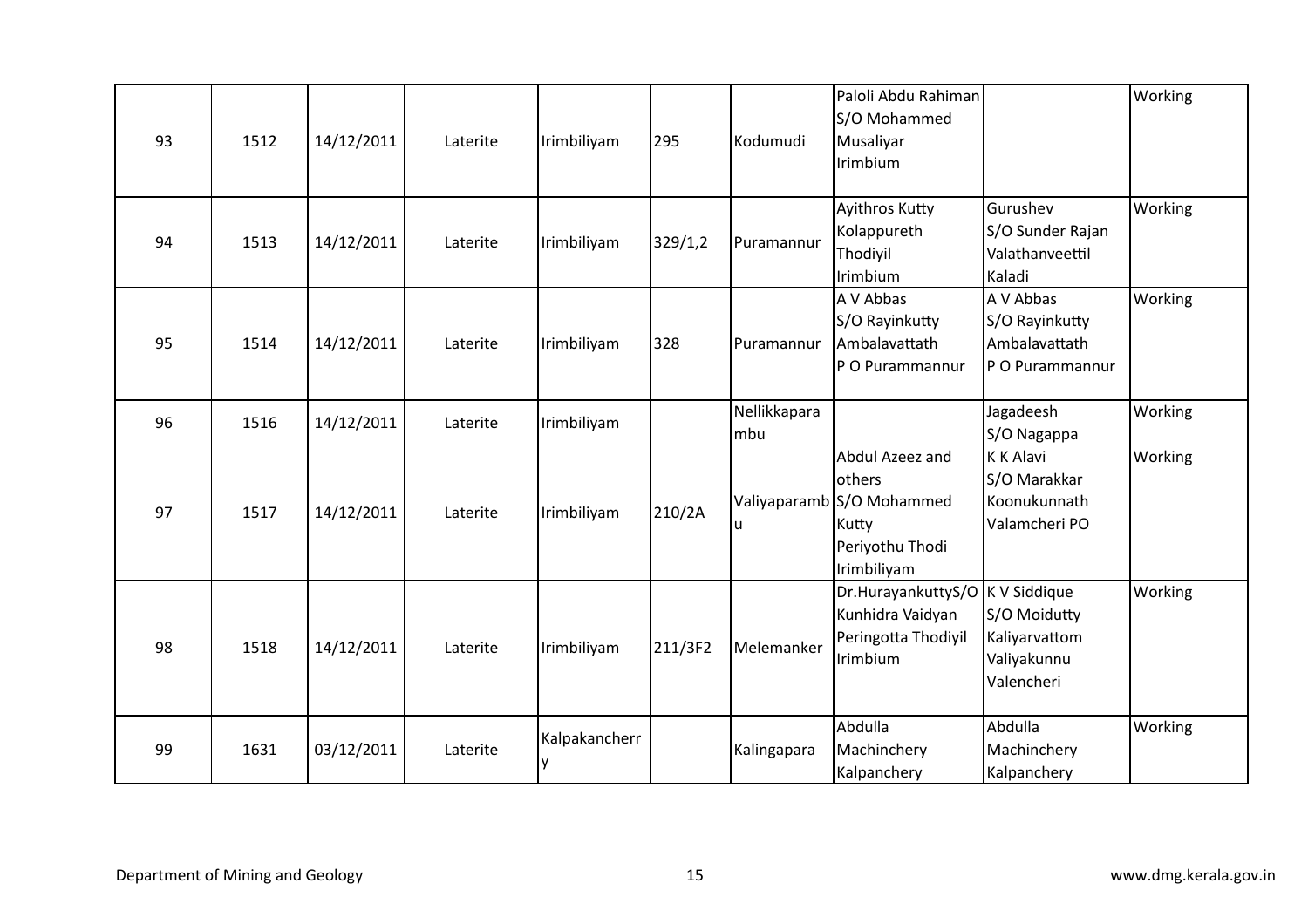| 100 | 1632 | 03/12/2011 | Laterite                   | Kalpakancherr      | 28/1                                 | Kundanchira         | Sainudeen<br>S/O Bapu Haji<br>P O Karuka                                        | Neduvanchery<br>Sainudeen<br>S/O Bapu Haji<br>P O Karuka                                    | Working                |
|-----|------|------------|----------------------------|--------------------|--------------------------------------|---------------------|---------------------------------------------------------------------------------|---------------------------------------------------------------------------------------------|------------------------|
| 101 | 1634 | 03/12/2011 | Laterite                   | Kalpakancherr<br>v |                                      | Kallingapara<br>mbu | AliMuhammed<br>Ampayapoil<br>Kalapakanchery                                     | AliMuhammed<br>Ampayapoil<br>Kalapakanchery                                                 | Working                |
| 102 | 1654 | 16/12/2011 | Granite(Building<br>Stone) | Kattiparuthy       | 13                                   | Kanjirapura         | <b>Mohammed Faizal</b><br>S/O Beeran Haji<br>Pattathil<br>Kanjipura<br>Karippol | <b>Mohammed Faizal</b><br>S/O Beeran Haji<br>Pattathil<br>Kanjipura<br>Karippol             | Working                |
| 103 | 1655 | 16/12/2011 | Granite(Building<br>Stone) | Kattiparuthy       | 31/1                                 | Ozhukampara         | Muhammed<br>Anvar<br><b>Abdul Nazar</b>                                         | P M Sreenarayanan<br>S/O Vamanan<br>Namboothiri<br>Pazhimadathil<br>House<br>P O Athavanadu | Working                |
| 104 | 1452 | 08/12/2011 | Laterite                   | Kattiparuthy       | Adjacent<br>to permit<br>of Ali Bava | Punnakkatha<br>dam  | Govt. land                                                                      |                                                                                             | Temporarily<br>Stopped |
| 105 | 1652 | 15/12/2011 | Laterite                   | Kattiparuthy       |                                      |                     | not known                                                                       | Mani<br>Kattilparathy                                                                       | Abandoned              |
| 106 | 1653 | 15/12/2011 | Laterite                   | Kattiparuthy       | 231/4                                | Karthala            | C C Mohammed<br>S/O Yahu<br>Chakkachitil                                        | C C Mohammed<br>S/O Yahu<br>Chakkachitil                                                    | Working                |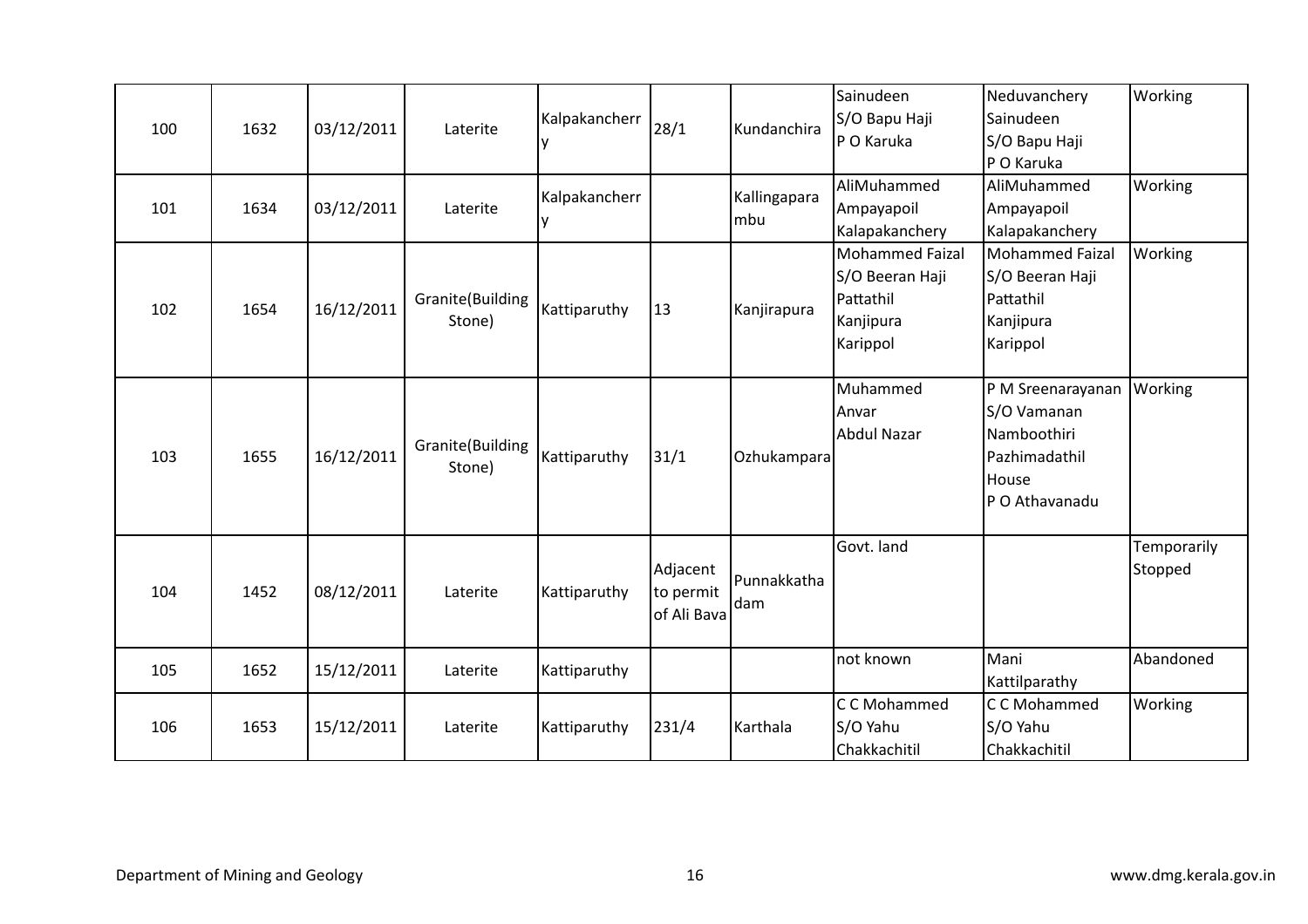| 107 | 1656 | 16/12/2011 | Laterite                   | Kattiparuthy | 6/1A   | Meenpara           | Devaki Amma<br>W/O A K Madhavan<br><b>Nair</b><br>Ratna Vihar<br>Valanchery | Devaki Amma<br>W/O A K Madhavan<br><b>Nair</b><br>Ratna Vihar<br>Valanchery       | Working   |
|-----|------|------------|----------------------------|--------------|--------|--------------------|-----------------------------------------------------------------------------|-----------------------------------------------------------------------------------|-----------|
| 108 | 1657 | 16/12/2011 | Laterite                   | Kattiparuthy | 150/1  | Kolamangala<br>l m | Saithali<br>Panathodi House<br>Valanchery                                   | P T Siddiq<br>S/O Saithali<br>Panathodi House<br>Valanchery                       | Working   |
| 109 | 1658 | 16/12/2011 | Laterite                   | Kattiparuthy | 181/2  | Kolamangala<br>lm. | Joint property of<br>Moideenkutty, Amin S/O Kotha<br>akutty<br>Kolamangalam | K P Velayuthan<br>Kallingalparambil<br>Valanchery                                 | Working   |
| 110 | 1604 | 29/11/2011 | Granite(Building<br>Stone) | Kottakkal    | 376/1  | Chunoor            | T Muhammed<br>S/O Ali<br>Thuppilikkatt<br>Parappur                          | T Muhammed<br>S/O Ali<br>Thuppilikkatt<br>Parappur                                | Abandoned |
| 111 | 112  | 28/07/2011 | Laterite                   | Kottakkal    |        | Uthirani           |                                                                             |                                                                                   | Working   |
| 112 | 1593 | 29/11/2011 | Laterite                   | Kottakkal    | 327/2  |                    | M P Alikutty Haji<br>Mulanjipilakkal<br>Indianur PO                         | K K Ashraf<br>S/O Kumukutty Haji<br>Kadakkadan House<br>P O Indianur<br>Kottakkal | Working   |
| 113 | 1594 | 29/11/2011 | Laterite                   | Kottakkal    | 325/10 |                    | M Kunjahammed<br>S/O Alavikutty<br>Mulanjipulakkal<br>House                 | M Kunjahammed<br>S/O Alavikutty<br>Mulanjipulakkal<br>House                       | Working   |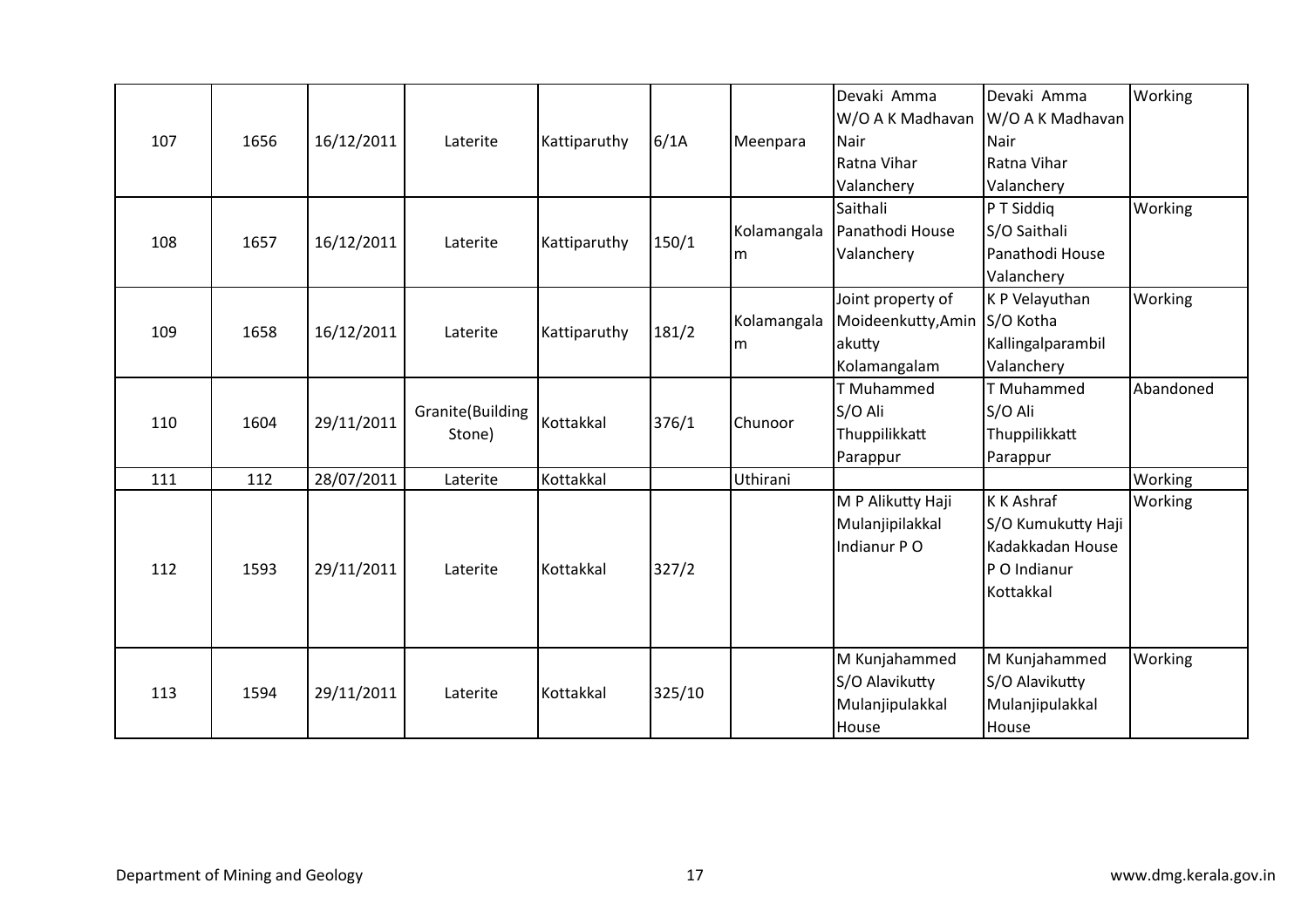|     |      |            |          |           |         |         | Muhammed Haji                   | Muhammed Haji     | Working   |
|-----|------|------------|----------|-----------|---------|---------|---------------------------------|-------------------|-----------|
|     |      |            |          |           |         |         | S/O Alavi Haji                  | S/O Alavi Haji    |           |
| 114 | 1595 | 29/11/2011 | Laterite | Kottakkal | 325/18  | Mailadi | Mulanjipulakkal                 | Mulanjipulakkal   |           |
|     |      |            |          |           |         |         | House                           | House             |           |
|     |      |            |          |           |         |         | Indianur                        | Indianur          |           |
|     |      |            |          |           |         |         | M Hussain                       | M Hussain         | Working   |
|     |      |            |          |           |         |         | S/O Muhammed                    | S/O Muhammed      |           |
| 115 | 1596 | 29/11/2011 | Laterite | Kottakkal | 326/1   |         | Haji                            | Haji              |           |
|     |      |            |          |           |         |         | Kunjipulan House                | Kunjipulan House  |           |
|     |      |            |          |           |         |         | P O Indianur                    | P O Indianur      |           |
| 116 | 1597 | 29/11/2011 | Laterite | Kottakkal |         |         | Not known                       | Not known         | Abandoned |
| 117 | 1598 | 29/11/2011 | Laterite | Kottakkal |         |         | not known                       | not known         | Working   |
|     |      |            |          |           |         |         | M Hussain                       | M Hussain         | Working   |
| 118 | 1599 | 29/11/2011 | Laterite | Kottakkal | 392/4,5 | Myladi  | S/O Muhammed                    | S/O Muhammed      |           |
|     |      |            |          |           |         |         | Madakan House                   | Madakan House     |           |
|     |      |            |          |           |         |         | P O Kotakkal                    | P O Kotakkal      |           |
|     |      |            |          |           |         |         | K Ibrahim                       | K Ibrahim         | Abandoned |
|     |      |            |          |           |         |         | S/O Avarankutty                 | S/O Avarankutty   |           |
| 119 | 1600 | 29/11/2011 | Laterite | Kottakkal | 392/7   |         | Karithedath House               | Karithedath House |           |
|     |      |            |          |           |         |         | Indianur                        | Indianur          |           |
|     |      |            |          |           |         |         |                                 |                   |           |
|     |      |            |          |           |         |         | Muthu                           | Muthu             | Working   |
|     |      |            |          |           |         |         | Musthafa                        | Musthafa          |           |
| 120 | 1601 | 29/11/2011 | Laterite | Kottakkal |         |         | Ponmala                         | Ponmala           |           |
|     |      |            |          |           |         |         | Parankimoodikal                 | Parankimoodikal   |           |
|     |      |            |          |           |         |         | Nondath                         | Nondath           |           |
|     |      |            |          |           |         |         | Champanangadi                   | Champanangadi     |           |
| 121 | 1603 | 29/11/2011 | Laterite | Kottakkal |         | Myladi  | Not Known                       | Not Known         | Working   |
|     |      |            |          |           |         |         | Jabir                           | Jabir             | Abandoned |
|     |      |            |          |           |         |         | S/O Ibrahimkutty                | S/O Ibrahimkutty  |           |
| 122 | 1605 | 29/11/2011 | Laterite | Kottakkal | 282/2   |         | Cheruvakkath House Cheruvakkath |                   |           |
|     |      |            |          |           |         |         | Randathani                      | House             |           |
|     |      |            |          |           |         |         |                                 | Randathani        |           |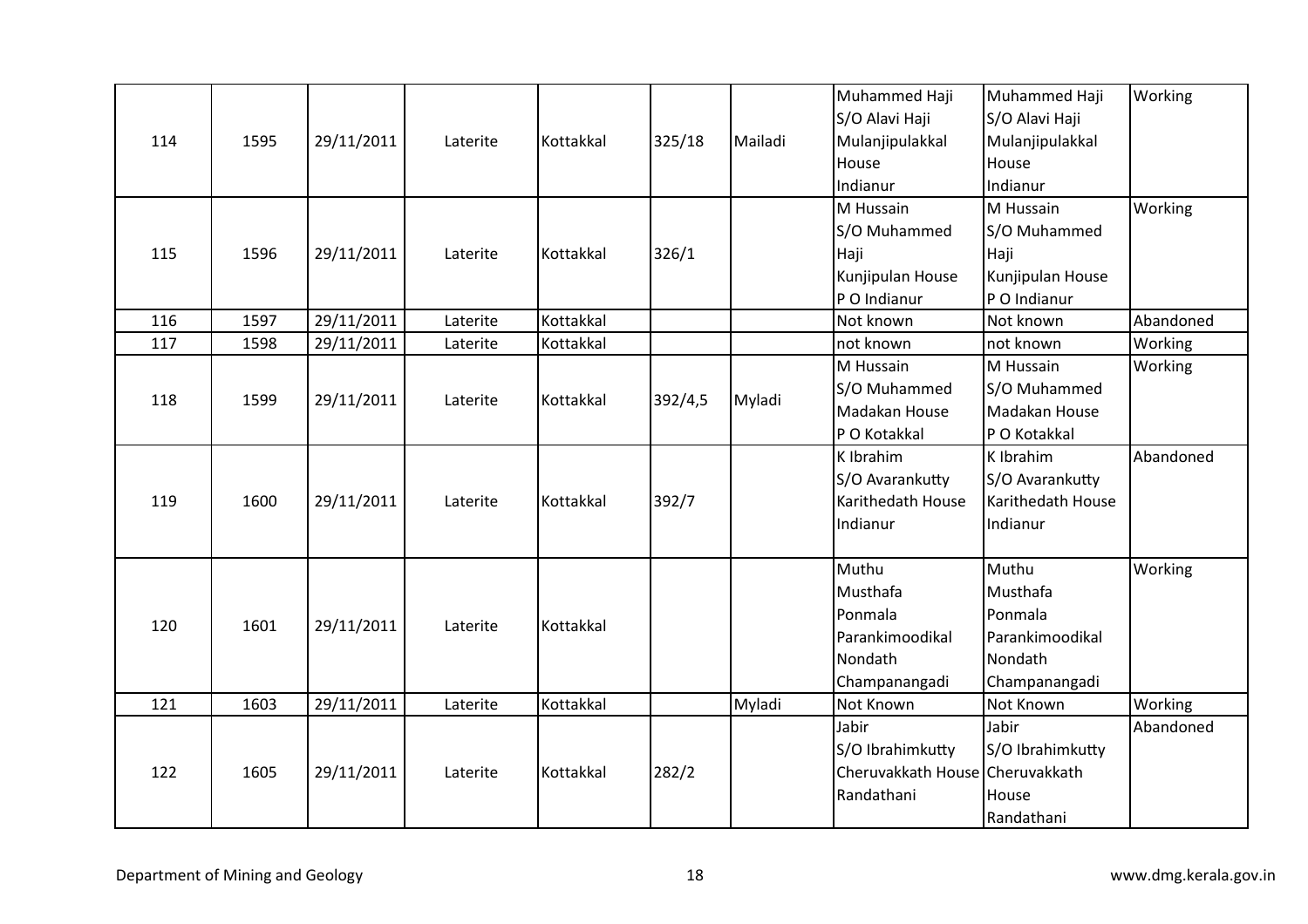| 123 | 1606 | 29/11/2011 | Laterite | Kottakkal | 282/2   |                      | Jabir<br>S/O Ibrahim Kutty<br>Cheruvakkath House Cheruvakkath<br>Randathani              | Jabir<br>S/O Ibrahim Kutty<br>House<br>Randathani                | Working   |
|-----|------|------------|----------|-----------|---------|----------------------|------------------------------------------------------------------------------------------|------------------------------------------------------------------|-----------|
| 124 | 1607 | 29/11/2011 | Laterite | Kottakkal | 282/2   | lu                   | Jabir<br>S/O Ibrahim Kutty<br>Valiyaparamb Cheruvakkath House Cheruvakkath<br>Randathani | Jabir<br>S/O Ibrahim Kutty<br>House<br>Randathani                | Abandoned |
| 125 | 1608 | 29/11/2011 | Laterite | Kottakkal | 222/6   | Kottur               | Not Known                                                                                | Not Known                                                        | Abandoned |
| 126 | 1609 | 29/11/2011 | Laterite | Kottakkal | 500/8,9 | Aripra-<br>Mangapadi | Not Known                                                                                | Hussain<br>S/O Muhammed<br>Mulanhipulan<br>House<br>Kottakkal PO | Abandoned |
| 127 | 1610 | 29/11/2011 | Laterite | Kottakkal | 325/7   | <b>u</b>             | M Hamsa<br>Valiyaparamb Mlanhipulan House<br>PO Indianoor                                | M Hamsa<br><b>Mlanhipulan House</b><br>PO Indianoor              | Working   |
| 128 | 1611 | 29/11/2011 | Laterite | Kottakkal | 325/9   |                      | M Kunhunneen<br>S/O Alavi Kutty<br>Mulhanipulakkal                                       | M Kunhunneen<br>S/O Alavi Kutty<br>Mulhanipulakkal               | Working   |
| 129 | 1612 | 30/11/2011 | Laterite | Kottakkal | 392/6   | Valiyaparamb<br>lu   |                                                                                          | M Hussain<br>S/O Muhammed<br>Madakan, Kottkkal                   | Abandoned |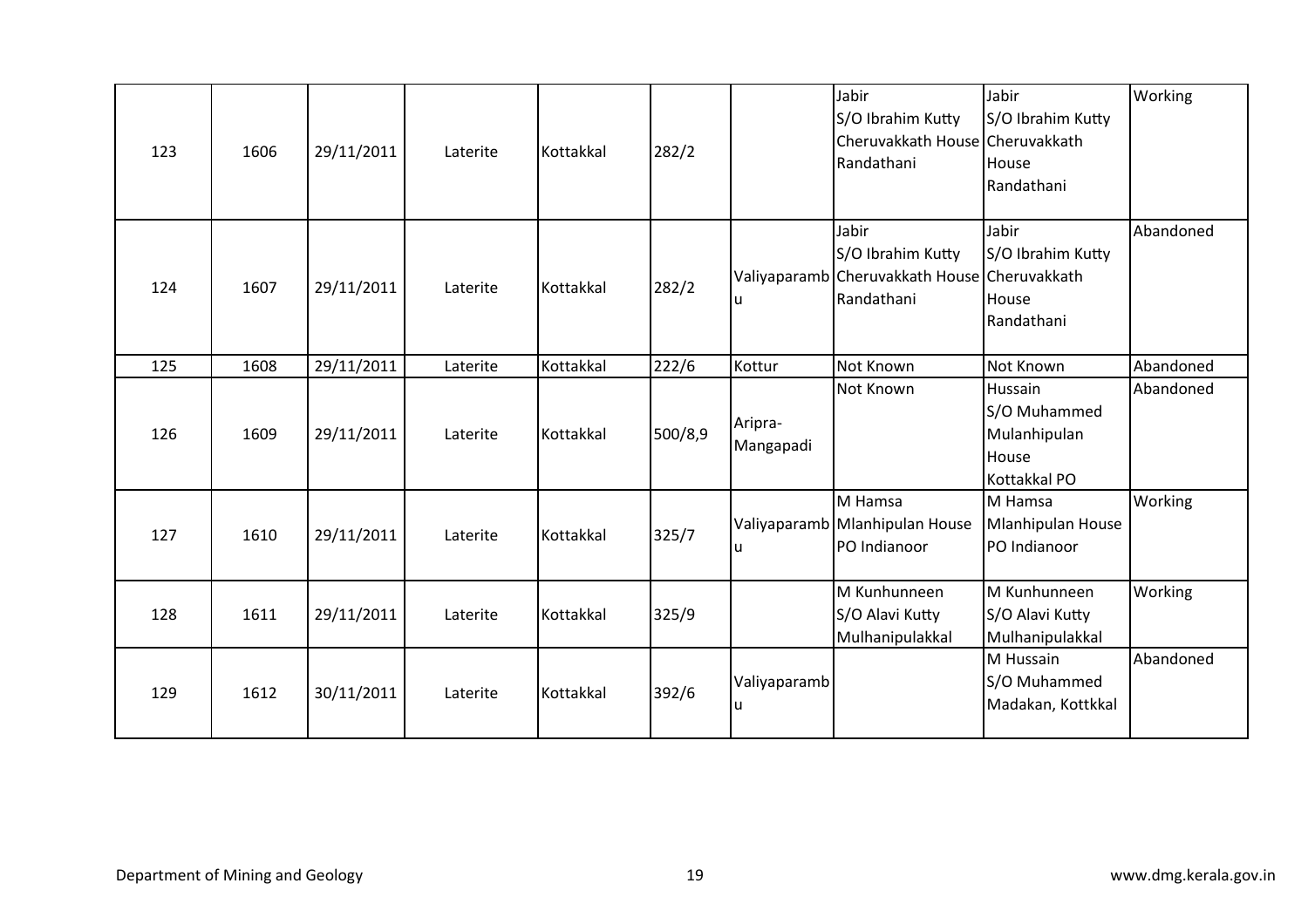| 130 | 1386 | 23/11/2011 | Granite(Building<br>Stone) | Kurumbathur | 96      | Punnathala  | Saithuppa Haji<br>S/O Muhammed<br>Master<br>Kolleth Parambath<br>House<br>Punnathala | Saithalavi<br>Puthenpeedyikkal<br>S/O Muhammed<br>Punnathala                                                                                       | Temporarily<br>Stopped |
|-----|------|------------|----------------------------|-------------|---------|-------------|--------------------------------------------------------------------------------------|----------------------------------------------------------------------------------------------------------------------------------------------------|------------------------|
| 131 | 1384 | 23/11/2011 | Laterite                   | Kurumbathur | 171/3,7 | Cheloor     | <b>Abdul Gafoor</b><br>Mangattukavungal<br>House<br>Cheloor<br>Punnathala PO         |                                                                                                                                                    | Temporarily<br>Stopped |
| 132 | 1385 | 23/11/2011 | Laterite                   | Kurumbathur | 82/1,2  | Muzhangadi  | Unni Haji                                                                            | Mohammed Jaleel<br>S/O Eanthen Kutty<br>Kolambil House<br>Punnathala<br>P P Abbas<br>Puthaprakkat<br>House<br>P O Kodingi<br>Chemmad<br>Malappuram | Working                |
| 133 | 1387 | 23/11/2011 | Laterite                   | Kurumbathur | 68      | Nellithadam | Moidutty Haji<br>S/O Saithalavi Haji<br>Varikodan House<br>Randatham                 | Moidutty Haji<br>S/O Saithalavi Haji<br>Varikodan House<br>Randatham                                                                               | Working                |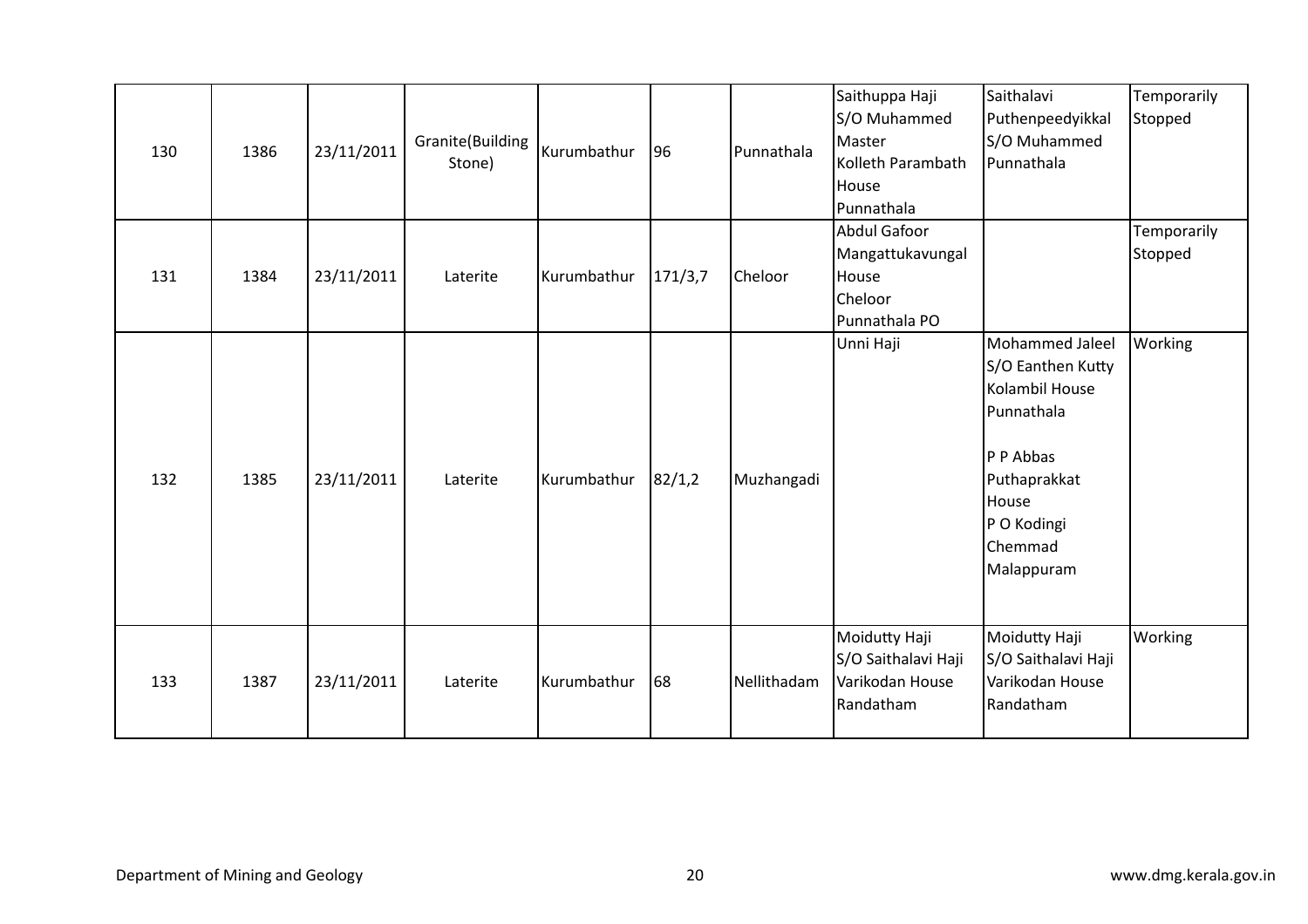| 134 | 1388 | 23/11/2011 | Laterite                   | Kurumbathur | 68    | Nellithadam                      | Hamsa<br>S/O Saithalavi Haji<br>Varikkottil House<br>Punnathala<br>PO Randathani | Hussain<br>S/O Saithalavi Haji<br>Thaikkadan I House<br>Inthinoor<br>PO Inthinoor | Working                       |
|-----|------|------------|----------------------------|-------------|-------|----------------------------------|----------------------------------------------------------------------------------|-----------------------------------------------------------------------------------|-------------------------------|
| 135 | 1389 | 24/11/2011 | Granite(Building<br>Stone) | Kuttippuram |       | Kuttipuram R<br>S                | S/O M Bappu(Late)<br>Melethil House<br>Kuttippuram<br>PO Kuttippuram             |                                                                                   | Abandoned and<br>water filled |
| 136 | 1390 | 24/11/2011 | Granite(Building<br>Stone) | Kuttippuram | 171/7 | Kuttippuram<br>R <sub>S</sub>    | Govt.Land                                                                        |                                                                                   | Abandoned and<br>water filled |
| 137 | 1391 | 24/11/2011 | Granite(Building<br>Stone) | Kuttippuram |       | Kulakkad                         | Bava Haji<br>Pulikkathodiyil<br>Kuttippuram                                      |                                                                                   | Abandoned and<br>water filled |
| 138 | 1392 | 24/11/2011 | Granite(Building<br>Stone) | Kuttippuram |       | Moodal-<br>Kulakkad              | Pulikkathodiyil<br>Bava Haji<br>Kuttipuram                                       |                                                                                   | Abandoned and<br>water filled |
| 139 | 1393 | 24/11/2011 | Granite(Building<br>Stone) | Kuttippuram |       | Kulakkad                         | Moideenkutty<br>Padath House<br>Kolakkad<br>Parinkannur                          |                                                                                   | Abandoned and<br>water filled |
| 140 | 1394 | 24/11/2011 | Granite(Building<br>Stone) | Kuttippuram |       | Kulakkad                         | Rasheed Haji<br><b>KV</b>                                                        |                                                                                   | Abandoned and<br>water filled |
| 141 | 1395 | 24/11/2011 | Granite(Building<br>Stone) | Kuttippuram |       | Cholavalavu-<br>Perumparam<br>bu | Hydru<br>Perumparambu<br>Near Cholavalavu<br>(near micha<br>bhoomi)              |                                                                                   | Abandoned and<br>water filled |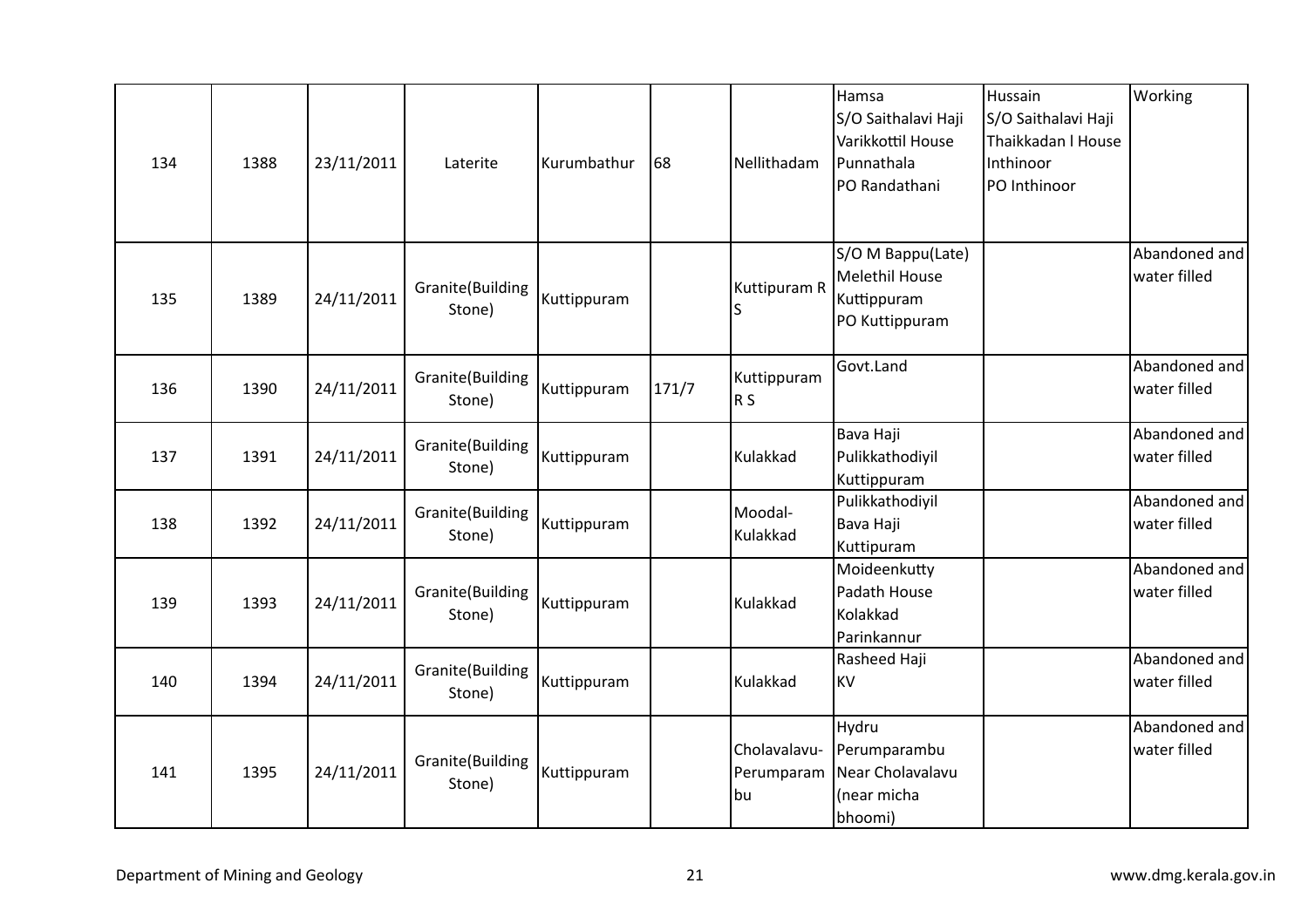| 142 | 1396 | 24/11/2011 | Laterite | Kuttippuram | 291/2              | Parinkannur                                    | Hameed<br>Aboobecker and<br><b>Others</b><br>Kannaram            | V Marsookh Sathar<br>S/O Hameed<br>Aboobecker<br><b>Vellakkat House</b><br>Kandal PO<br>Kannaram | Working |
|-----|------|------------|----------|-------------|--------------------|------------------------------------------------|------------------------------------------------------------------|--------------------------------------------------------------------------------------------------|---------|
| 143 | 1397 | 24/11/2011 | Laterite | Kuttippuram | Adjacent<br>to 291 | Parnkannur                                     | V P Muhammed<br>Muhammed Unni<br>Vettippara House<br>Painkannur  | Sakeer                                                                                           | Working |
| 144 | 1398 | 24/11/2011 | Laterite | Kuttippuram | 317/2A             | Painkannur                                     | T Kunjumohammed<br>S/O Abu<br>Thulunadan House<br>PO Kurumbathur | T Kunjumohammed Working<br>S/O Abu<br>Thulunadan House<br>PO Kurumbathur                         |         |
| 145 | 1399 | 24/11/2011 | Laterite | Kuttippuram | 388/3A1            | Painkannur                                     | Saithalavi<br>S/O Kankunnath<br>Kunhi Pokker<br>Kuttipuram       | M Abdul Salam<br>S/O Moideenkutty<br><b>Melethil House</b><br>Valiyakunnu<br>Valanchery          | Working |
| 146 | 1400 | 24/11/2011 | Laterite | Kuttippuram | 380/1C             | Edathalam-<br>Kunnumpura<br>$m-$<br>Perasannur | Unni Haji                                                        | P Kuttubuddin<br>Palikkalakath House<br>Thachathiri                                              | Working |
| 147 | 1401 | 24/11/2011 | Laterite | Kuttippuram | 380/1C             | Edathalam                                      | Own land                                                         | Saithalavi<br>Mohammed<br><b>Machingal House</b><br>Perasannur                                   | Working |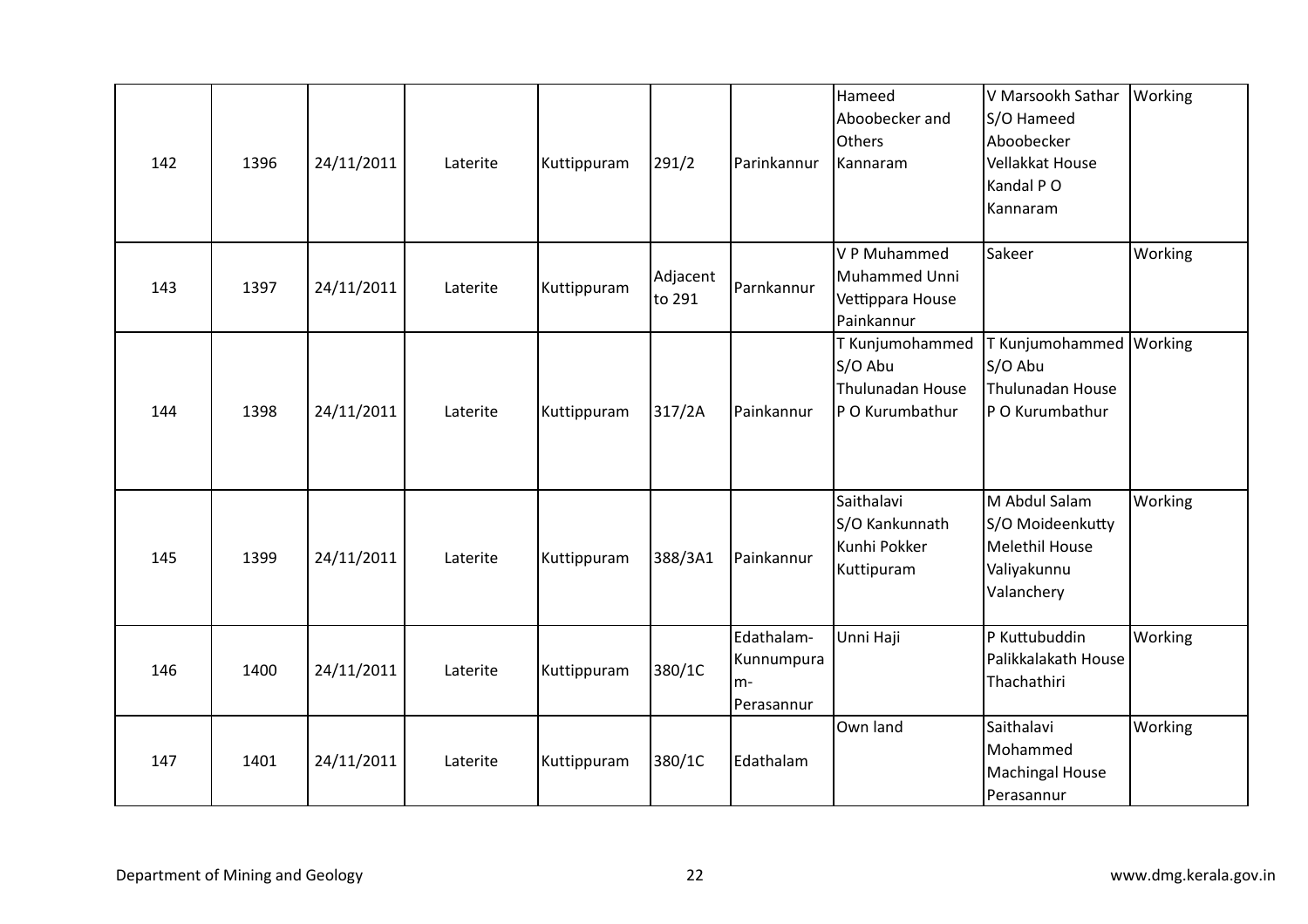| 148 | 1402 | 24/11/2011 | Laterite | Kuttippuram | 380/1C | Edathalam   |                                                             |                                                                                 | Temporarily<br>Stopped |
|-----|------|------------|----------|-------------|--------|-------------|-------------------------------------------------------------|---------------------------------------------------------------------------------|------------------------|
| 149 | 1403 | 24/11/2011 | Laterite | Kuttippuram | 535    | Perasannur  | Adjacent to the<br>house of<br>Sadasivan<br>Kolothuparambu  | Samage                                                                          | Working                |
| 150 | 1404 | 24/11/2011 | Laterite | Kuttippuram | 535    | Perassannur |                                                             |                                                                                 | Abandoned              |
| 151 | 1405 | 24/11/2011 | Laterite | Kuttippuram | 535    | Perassannur | Saithalavi                                                  | P T Sakeer<br>S/O Beerankutty<br>Parapparammal<br>House<br>PO<br>Anthiyoorkunnu | Working                |
| 152 | 1406 | 24/11/2011 | Laterite | Kuttippuram | 535    | Perassannur | Shahul Hameed<br>S/O Kottayil<br>Kunhipokker<br>Perassannur | U Mohammed Ali<br>S/O Hamsa<br><b>Ummaran House</b><br>P O Parappur             | Working                |
| 153 | 1407 | 24/11/2011 | Laterite | Kuttippuram | 535    | Perasannur  | Abdu Rehman<br>S/O Mulamukkil<br>Kammunni<br>Perasannur     | V V Dinesan<br>S/O Gopalan<br>Vadakath Valappil<br>House<br>P O Kaladi          | Working                |
| 154 | 1408 | 24/11/2011 | Laterite | Kuttippuram | 535    | Perasannur  | Own land                                                    | K P Sadasivan<br>S/O Appunni<br>Kolothuparam                                    | Working                |
| 155 | 1409 | 24/11/2011 | Laterite | Kuttippuram | 534    | Perasannur  | Siraj<br>Jaffer and others                                  | K V Siraj<br>S/O Abdul Khader<br>Karuppan Veettil<br>Perasannur                 | Working                |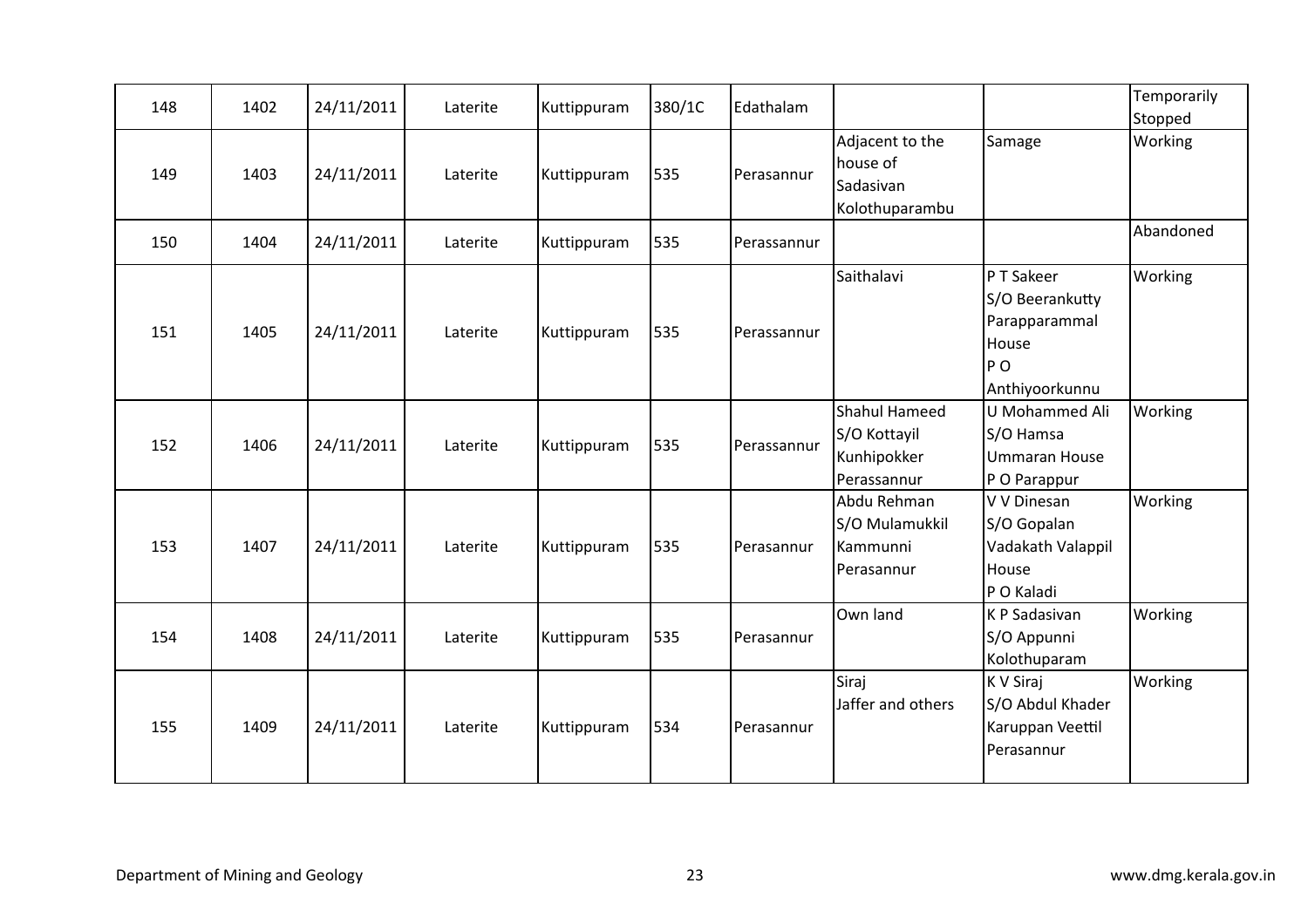| 156 | 1410 | 24/11/2011 | Laterite | Kuttippuram | 534/pt |            |                                                          | V V Mohanan<br>S/O Gopalan<br>Vadakkath Valappil<br>P O Kalady                | Working   |
|-----|------|------------|----------|-------------|--------|------------|----------------------------------------------------------|-------------------------------------------------------------------------------|-----------|
| 157 | 1411 | 24/11/2011 | Laterite | Kuttippuram | 534    | Perasannur |                                                          | P Vijayan<br>S/O Velayudhan<br>Pallath House<br>Perasannur                    | Working   |
| 158 | 1412 | 24/11/2011 | Laterite | Kuttippuram | 533/1  | Perasannur | Own land                                                 | K P Mohammed<br>Razak<br>S/O Muhammed<br>Kundiparuthi House<br>P O Parasannur | Working   |
| 159 | 1413 | 24/11/2011 | Laterite | Kuttippuram | 533/1  | Perasannur | Own land                                                 | P P Ibrahim<br>S/O Hamsa<br>Puliyan Patta House<br>P O Valamchery             | Working   |
| 160 | 1414 | 24/11/2011 | Laterite | Kuttippuram | 535    | Perasannur | Kunharamuthy<br>S/O Mammu<br>Mangatil House<br>Cherisola | Moin P K<br>S/O<br>KunhiMohammed<br>Parakoth House<br>Athavanad               | Working   |
| 161 | 1415 | 24/11/2011 | Laterite | Kuttippuram | 535    | Perasannur | Seethi Haji<br>Mulamoottil<br>Perasannur                 |                                                                               | Abandoned |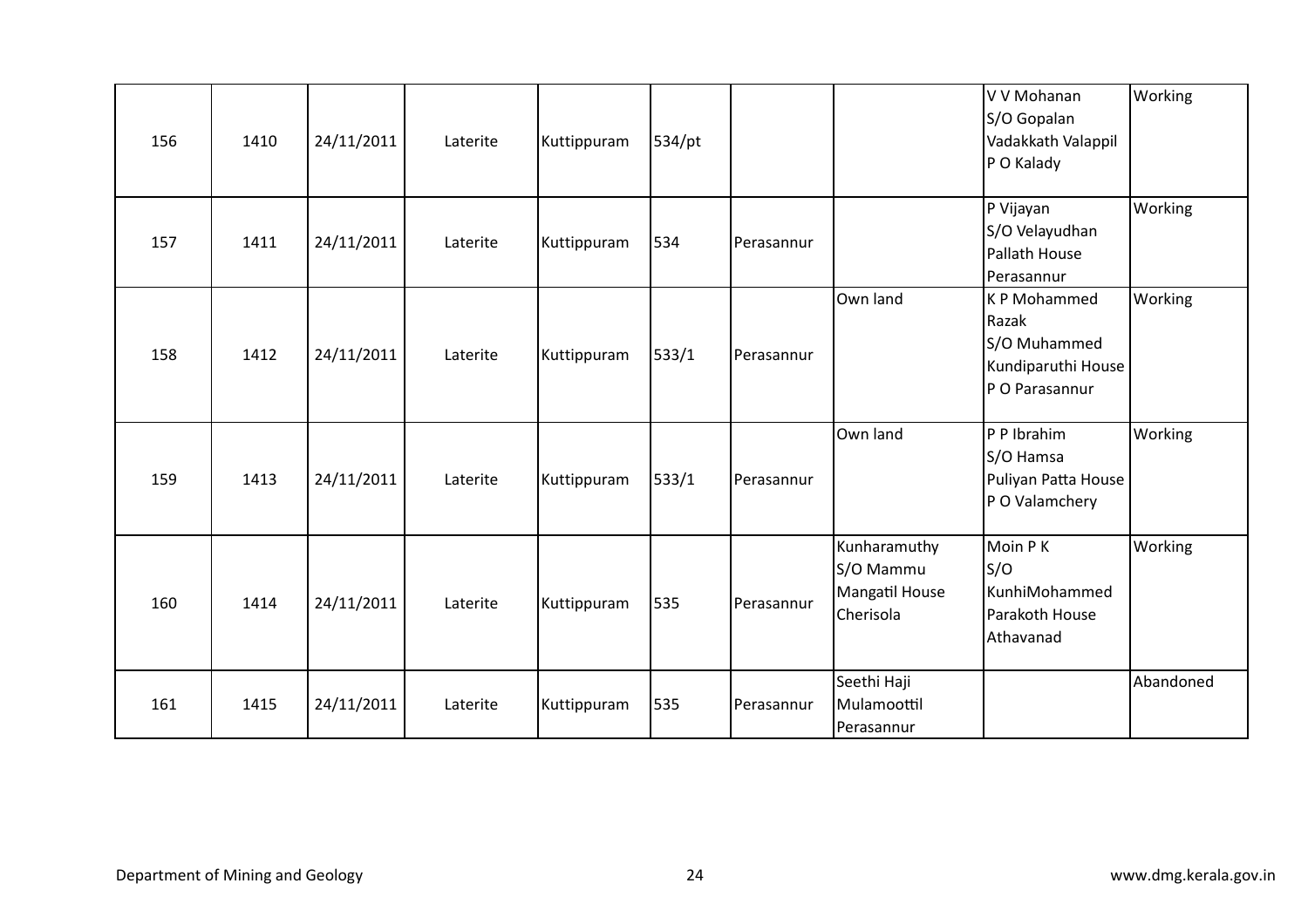|     |      |            |          |           |    |              | Abdul Kudoose      | Noushad            | Working   |
|-----|------|------------|----------|-----------|----|--------------|--------------------|--------------------|-----------|
|     |      |            |          |           |    |              | Mulanjiplakkal     | S/O Muhammed       |           |
| 162 | 1580 | 29/11/2011 | Laterite | Marakkara |    |              | Indianoor          | Mulenjipulan       |           |
|     |      |            |          |           |    |              | <b>Tirur Taluk</b> | Indianoor          |           |
|     |      |            |          |           |    |              |                    | <b>Tirur Taluk</b> |           |
|     |      |            |          |           |    |              | Noushad            | Noushad            | Working   |
| 163 | 1581 |            | Laterite | Marakkara |    |              | S/O Muhammed       | S/O Muhammed       |           |
|     |      | 29/11/2011 |          |           |    |              | Mulanjipulam       | Mulanjipulam       |           |
|     |      |            |          |           |    |              | Indianvor          | Indianvor          |           |
|     |      |            |          |           |    |              | Noushad            | Noushad            | Abandoned |
|     |      |            |          |           |    | Valiyaparamb | S/O Muhammed       | S/O Muhammed       |           |
| 164 | 1582 | 29/11/2011 | Laterite | Marakkara |    |              | Mulanjipulam       | Mulanjipulam       |           |
|     |      |            |          |           |    |              | Indianoor          | Indianoor          |           |
|     |      |            |          |           |    |              | <b>Tirur</b>       | Tirur              |           |
|     |      |            |          |           |    |              | Muhammed           | Mohandas           | Working   |
| 165 | 1615 | 01/12/2011 | Laterite | Marakkara | 78 |              | Pathiyel           | Vellanchery        |           |
|     |      |            |          |           |    |              | Randathani PO      | Randathani PO      |           |
|     |      |            |          |           |    |              | Alikutty           | K Muhammed         | Working   |
|     |      |            |          |           |    |              | Thulapilal         | Jaleel             |           |
| 166 | 1616 | 01/12/2011 | Laterite | Marakkara | 78 | vattaparamb  | Punnathala         | S/O Eantheenkutty  |           |
|     |      |            |          |           |    | lu           |                    | Kolambil House     |           |
|     |      |            |          |           |    |              |                    | Punnathala PO      |           |
|     |      |            |          |           |    |              |                    |                    |           |
|     |      |            |          |           |    |              | Hamsa              | T P Jabir          | Working   |
|     | 1617 |            |          |           | 78 |              | Varayadath         | S/O Koyakutty      |           |
| 167 |      | 01/12/2011 | Laterite | Marakkara |    |              | Marakkara          | Thathran palli     |           |
|     |      |            |          |           |    |              | Randathani         | Indianur           |           |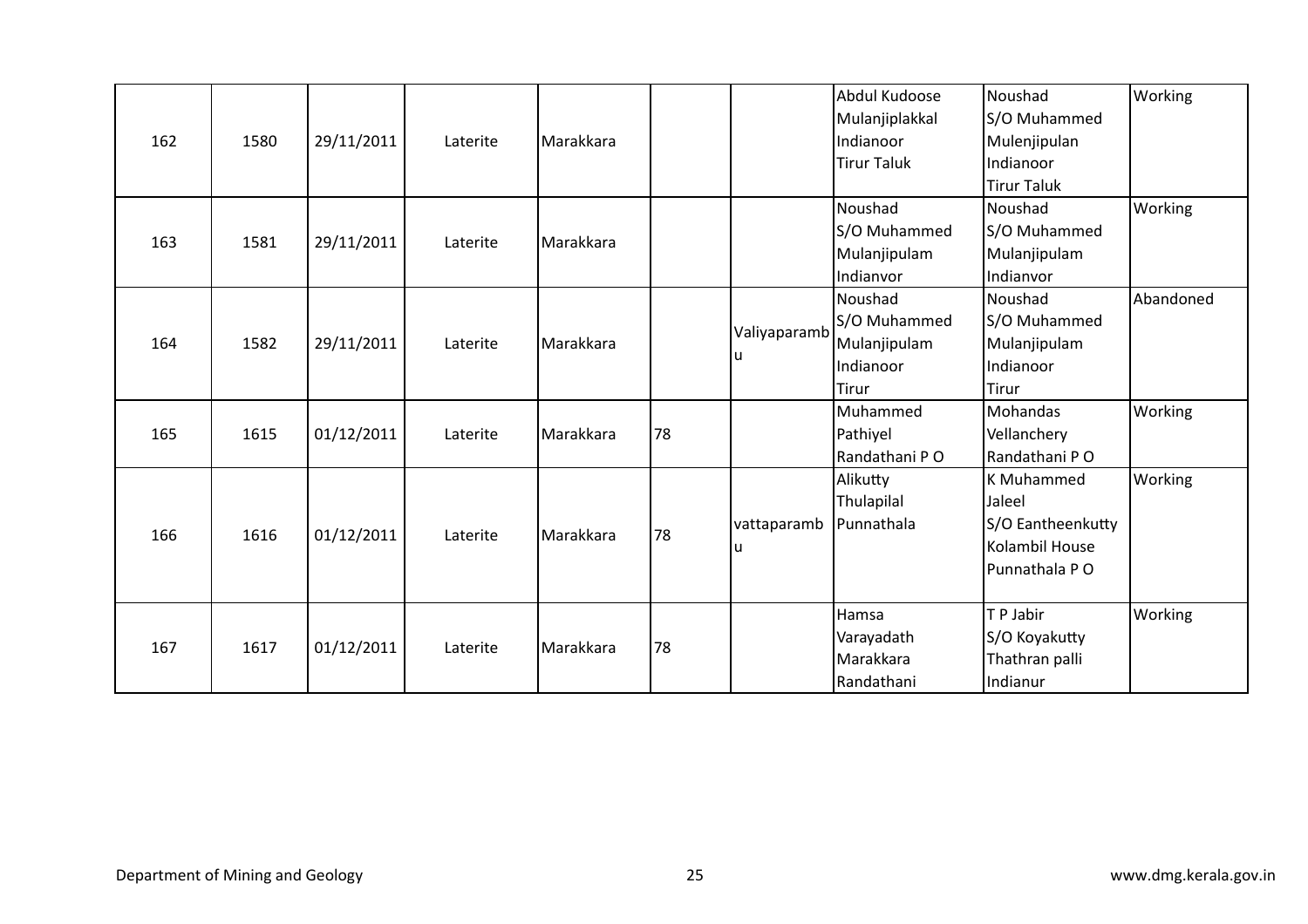| 168 | 1618 | 01/12/2011 | Laterite                   | Marakkara | 85    | Perinkulam | K Kunhimuhammed<br>S/O Moideen                                      | K Kunhimuhammed Working<br>S/O Moideen<br>Musaliyar<br>Kallan House<br>P O Marakara |                               |
|-----|------|------------|----------------------------|-----------|-------|------------|---------------------------------------------------------------------|-------------------------------------------------------------------------------------|-------------------------------|
| 169 | 1592 | 29/11/2011 | Granite(Building<br>Stone) | Melmuri   |       | Kariyakkad | not known                                                           | not known                                                                           | Abandoned and<br>water filled |
| 170 | 1583 | 29/11/2011 | Laterite                   | Melmuri   |       | Parappuram | Kunjumohammed<br>Palakkal<br>Melmuri PO                             | Kunjumohammed<br>Palakkal<br>Melmuri PO                                             | Working                       |
| 171 | 1584 | 29/11/2011 | Laterite                   | Melmuri   | 76/1  | Anakuzhyal | Subair<br>Pariyarath<br>Kottakkal                                   | Subair<br>Pariyarath<br>Kottakkal                                                   | Working                       |
| 172 | 1585 | 29/11/2011 | Laterite                   | Melmuri   |       | Parappuram | Not known                                                           | Murukan<br>Kadampuzha<br>Manalur                                                    | Working                       |
| 173 | 1586 | 29/11/2011 | Laterite                   | Melmuri   |       | Parapuram  | not known                                                           | not known                                                                           | Working                       |
| 174 | 1587 | 29/11/2011 | Laterite                   | Melmuri   | 300/1 | Parapuram  | Sulaiman Haji<br>S/O Hydros haji<br>Thykadan house<br>Kadampuzha PO | Sulaiman Haji<br>S/O Hydros haji<br>Thykadan house<br>Kadampuzha PO                 | Working                       |
| 175 | 1588 | 29/11/2011 | Laterite                   | Melmuri   | 285   | Parapur    | not known                                                           | U Murugan<br>S/O Ugranee<br>Sreedhanya<br>Nilayam<br>P O Kadampuzha                 | Abandoned                     |
| 176 | 1589 | 29/11/2011 | Laterite                   | Melmuri   |       | Parapur    | not known                                                           | not known                                                                           | Working                       |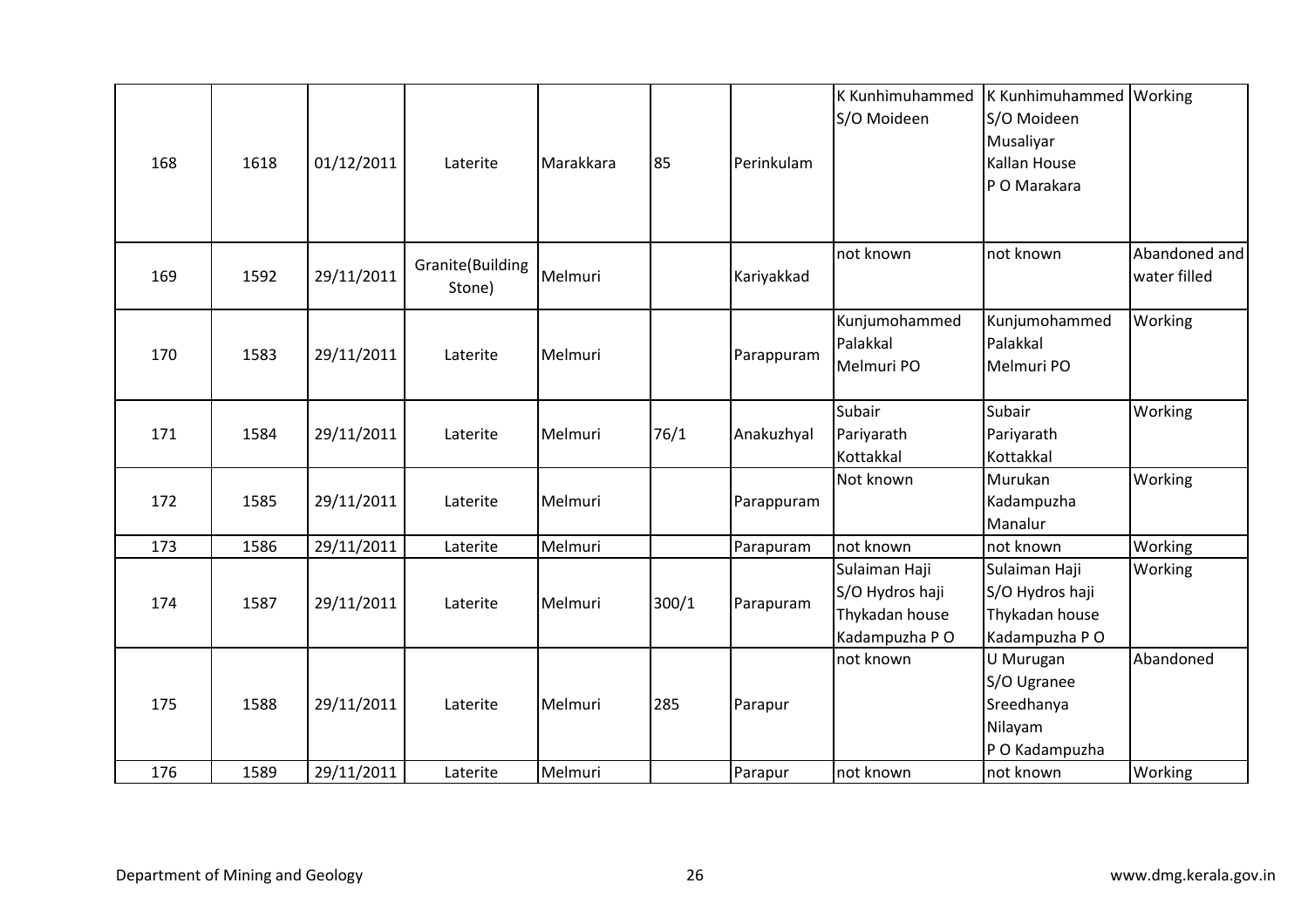| 177<br>178 | 1590<br>1591 | 29/11/2011<br>29/11/2011 | Laterite<br>Laterite | Melmuri<br>Melmuri | 306/1<br>6/1 B | Parapur<br>Parapur          | <b>Babu</b><br>S/O Pathikutty<br>Umma<br>Karimpanakkal<br>Melmuri<br>not known | T U Abdul Karim<br>S/O Muhammed<br>Bava<br>Thaiyileth House<br>Kanmanam<br>T Kunjahammed<br>S/O Abu<br>Thulunadan House | Working<br>Abandoned |
|------------|--------------|--------------------------|----------------------|--------------------|----------------|-----------------------------|--------------------------------------------------------------------------------|-------------------------------------------------------------------------------------------------------------------------|----------------------|
| 179        | 1602         | 29/11/2011               | Laterite             | Melmuri            |                | Parappur                    |                                                                                | Alavikutty<br>S/O Aboobecker<br>Parathodi House<br>PO Kadampuzha                                                        | Abandoned            |
| 180        | 1619         | 01/12/2011               | Laterite             | Melmuri            | 214            |                             | Knhibabu<br>Puthuvally<br>Kadampuzha                                           | A P Musthaf<br>S/O Moideenkutty<br>Anapadikkal House<br>PO Kurumbathur                                                  | Working              |
| 181        | 1620         | 01/12/2011               | Laterite             | Melmuri            | 300/1          | Parappur                    | Aziz<br>Mattumel<br>Marakara                                                   | P t Sajid<br>S/o muhammed<br>Pandarathodi<br>Chengotur                                                                  | Working              |
| 182        | 1621         | 01/12/2011               | Laterite             | Melmuri            |                |                             | Kunhichi thangal<br>Thuvarappara Thuvarappara<br>Kadanpuzha                    | Kunhichi thangal<br>Thuvarappara<br>Kadanpuzha                                                                          | Working              |
| 183        | 1622         | 01/12/2011               | Laterite             | Melmuri            | 78             | Vattaparamb<br><b>u</b>     | Alikutty<br>Thulapilal<br>Punnathala                                           | Moh:Jaleel<br>S/O Eathinkutty<br>Punnathala                                                                             | Working              |
| 184        | 1623         | 01/12/2011               | Laterite             | Melmuri            | 393/1          | Thadaparamb Vettikadan<br>u | Kunhipocker<br>Kadanpuzha                                                      | C Abdu<br>S/O Saithalikutty<br>Cherungal<br>Kadanpuzha                                                                  | Working              |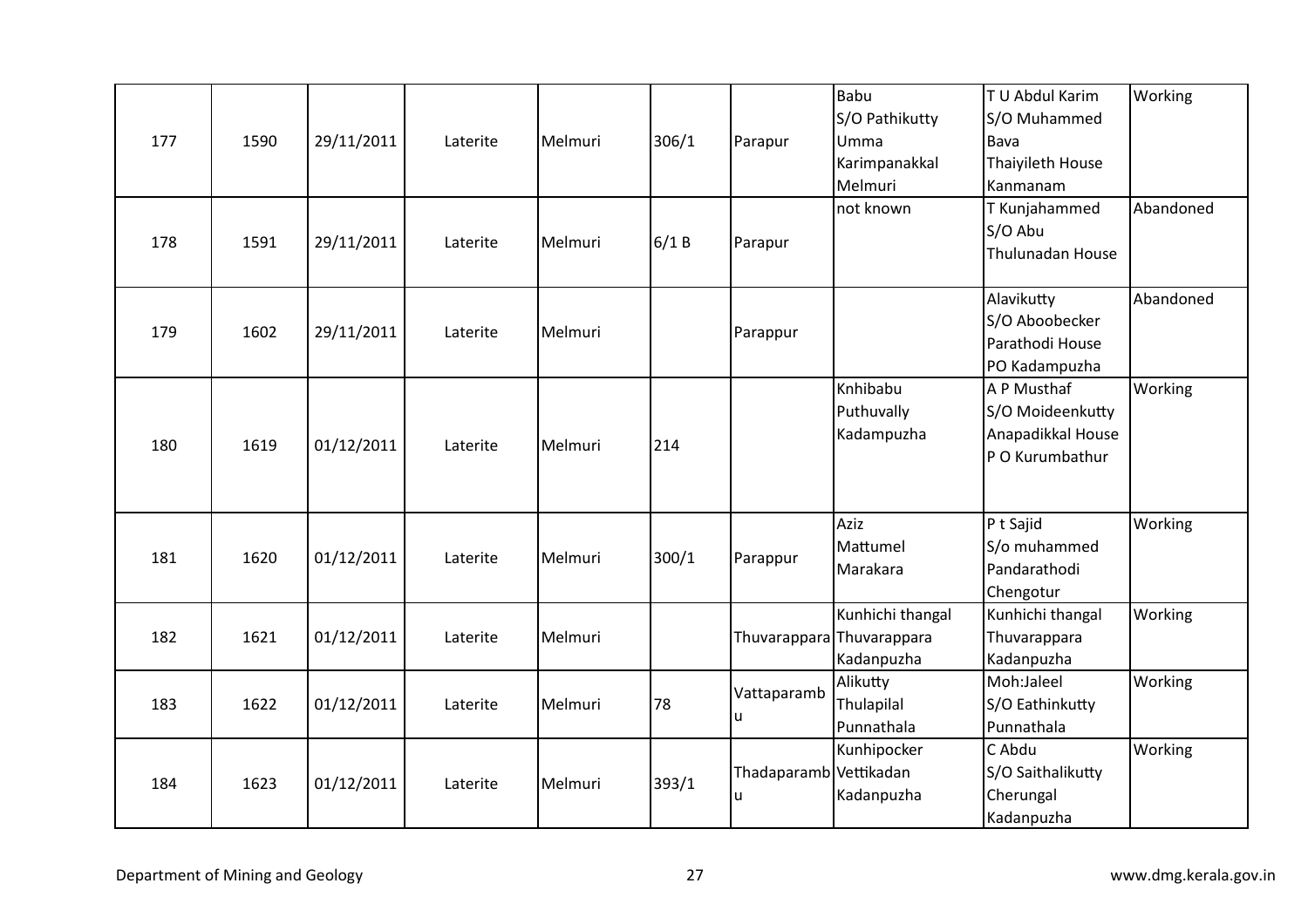| 185 | 1417 | 07/12/2011 | Granite(Building<br>Stone) | Naduvattom |                    | Pakaranallur | Aboobecker<br>S/O Late<br>Muhammed Haji<br>Changath<br>Pazhoor PO<br>Pakaranallur | Narayanan A P<br>S/O Raman<br>Ekathuparambil<br>House<br>Pazhoor PO<br>Pakaranallur | Working                       |
|-----|------|------------|----------------------------|------------|--------------------|--------------|-----------------------------------------------------------------------------------|-------------------------------------------------------------------------------------|-------------------------------|
| 186 | 1418 | 07/12/2011 | Granite(Building<br>Stone) | Naduvattom | Adjacent<br>to 352 | Pakaranallur | Bhaskaran                                                                         | Manukutty<br>Pakaranallur<br>Naduvattom                                             | Working                       |
| 187 | 1431 | 07/12/2011 | Granite(Building<br>Stone) | Naduvattom |                    | Urothupally  |                                                                                   |                                                                                     | Abandoned and<br>water filled |
| 188 | 1432 | 07/12/2011 | Granite(Building<br>Stone) | Naduvattom |                    | Urothupally  | Avarankutty                                                                       |                                                                                     | Working                       |
| 189 | 1433 | 07/12/2011 | Granite(Building<br>Stone) | Naduvattom | Adjacent<br>to 352 | Pakaranallur | Dasan                                                                             | Tamikkutty<br>Kodalathvalappil<br>House<br>Naduvattom PO<br>Kuttypuram              | Abandoned and<br>water filled |
| 190 | 1434 | 07/12/2011 | Granite(Building<br>Stone) | Naduvattom |                    | Chelloor     |                                                                                   |                                                                                     | Abandoned and<br>water filled |
| 191 | 1435 | 07/12/2011 | Granite(Building<br>Stone) | Naduvattom |                    | Parakunnu    |                                                                                   |                                                                                     | Abandoned and<br>water filled |
| 192 | 1436 | 07/12/2011 | Granite(Building<br>Stone) | Naduvattom |                    | Paralekunnu  |                                                                                   |                                                                                     | Abandoned and<br>water filled |
| 193 | 1439 | 07/12/2011 | Granite(Building<br>Stone) | Naduvattom |                    | Moodal       | Upputti<br>Moodal                                                                 |                                                                                     | Abandoned and<br>water filled |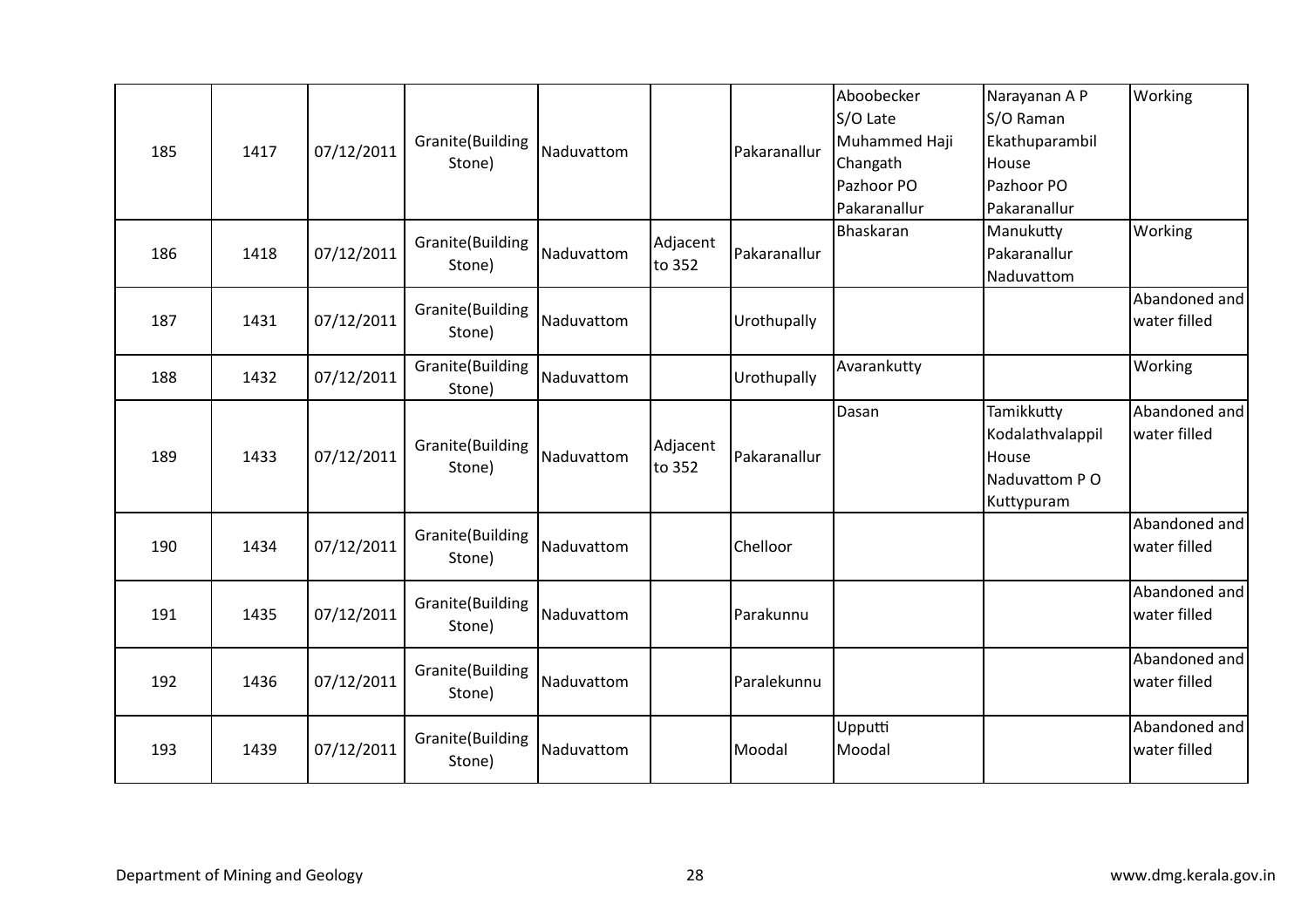| 194 | 1440 | 08/12/2011 | Granite(Building<br>Stone) | Naduvattom |                      | Athavanad<br>Parithi | Salam HAJI<br><b>Annathur House</b><br>Athavanad PO                                                 |           | Abandoned and<br>water filled |
|-----|------|------------|----------------------------|------------|----------------------|----------------------|-----------------------------------------------------------------------------------------------------|-----------|-------------------------------|
| 195 | 1467 | 08/12/2011 | Granite(Building<br>Stone) | Naduvattom |                      | Pakaranallur         | 1. Hyder<br>Pilakkal House and 3<br>others<br>2. Mohammedkutty<br>Mathumkuzhy<br>CholakkalPzhoor PO |           | Temporarily<br>Stopped        |
| 196 | 1468 | 08/12/2011 | Granite(Building<br>Stone) | Naduvattom |                      | Pakaranallur         | Kunjutty<br>Paramthodi<br>Pakaranallur<br>Pazhoor PO                                                |           | Temporarily<br>Stopped        |
| 197 | 1469 | 08/12/2011 | Granite(Building<br>Stone) | Naduvattom |                      | Pakaranallur         | Ali<br>Kanakassery<br>Pakaranallur<br>Pazhoor PO                                                    |           | Temporarily<br>Stopped        |
| 198 | 1470 | 08/12/2011 | Granite(Building<br>Stone) | Naduvattom |                      | Pakaranallur         | Aravindan<br>Vattomkulathil and<br>Shankath<br>Pakaranallur<br>Pazhoor PO                           |           | Temporarily<br>Stopped        |
| 199 | 1471 | 08/12/2011 | Granite(Building<br>Stone) | Naduvattom |                      | Pakaranallur         | Mohammed<br>Kanakassery<br>Pakaranallur<br>Pazhoor PO                                               |           | Temporarily<br>Stopped        |
| 200 | 1419 | 07/12/2011 | Laterite                   | Naduvattom | Adjacent<br>to 437/2 | Pakaranallur         | Pilaxeth<br>Kunhimohammed<br>and Beerankutty<br>Haji                                                | Not Known | Working                       |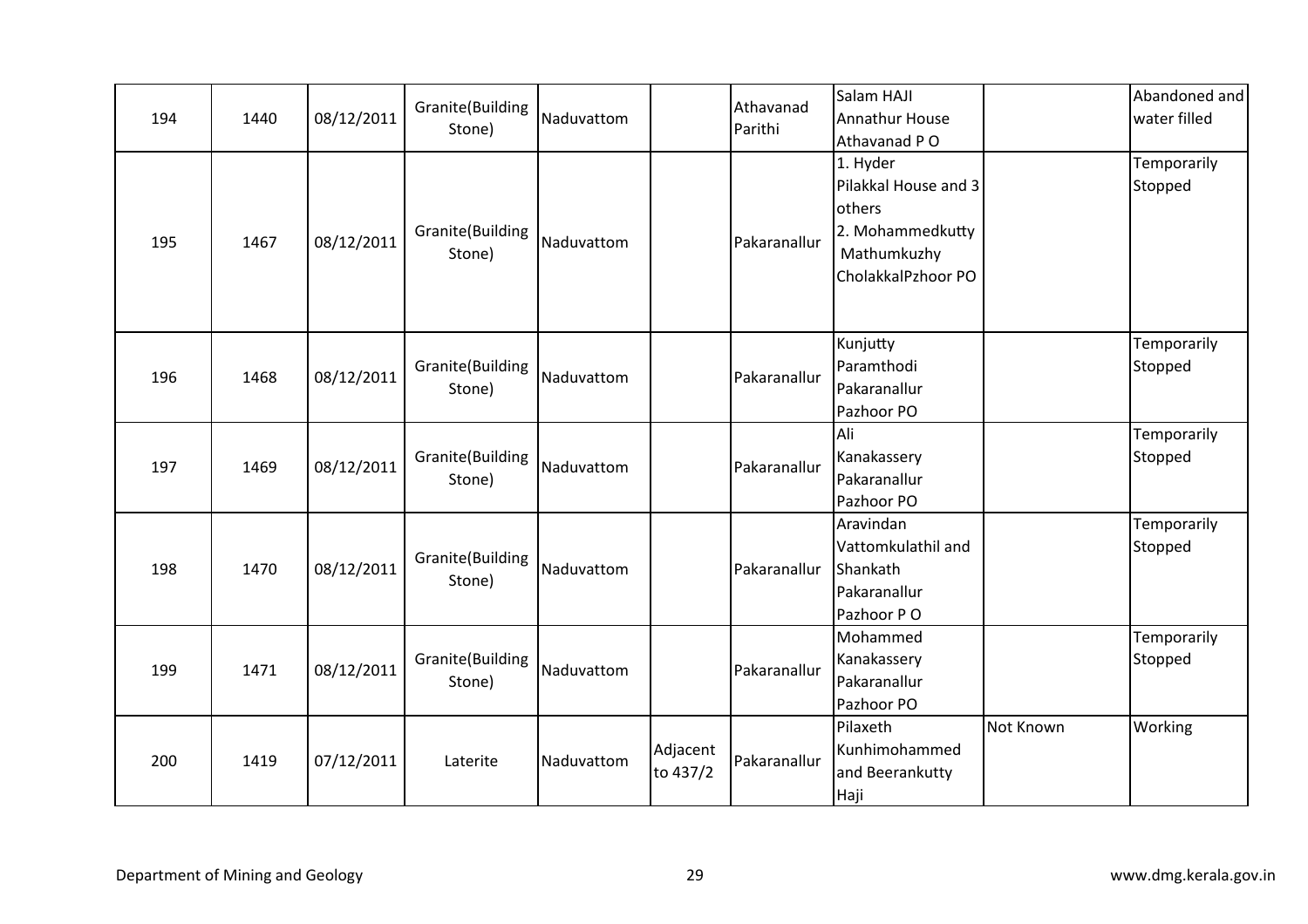| 201 | 1420 | 07/12/2011 | Laterite | Naduvattom |                      | Pakaranallur        |                                                                                             | Appu<br>Chellur                                                                                        | Working                       |
|-----|------|------------|----------|------------|----------------------|---------------------|---------------------------------------------------------------------------------------------|--------------------------------------------------------------------------------------------------------|-------------------------------|
| 202 | 1421 | 07/12/2011 | Laterite | Naduvattom | 437/2                | Pakaranallur        | Pilaxeth<br>Kunhimohammed<br>and Beerankutty                                                | V P Abdul Rahim<br>S/O Kunhahammed<br>Kutty<br>Vellathu Parambu<br>Pazhur<br>Kuttipuram                | Working                       |
| 203 | 1422 | 07/12/2011 | Laterite | Naduvattom | Adjacent<br>to 437/2 | Pakaranallur        |                                                                                             |                                                                                                        | Abandoned                     |
| 204 | 1423 | 07/12/2011 | Laterite | Naduvattom |                      | Chellur-<br>Mampara | Kunjippa Mash<br>Thirunavaikalathil<br>Pazhur PO                                            |                                                                                                        | Abandoned and<br>water filled |
| 205 | 1424 | 07/12/2011 | Laterite | Naduvattom | 368/2                | Mampara             | Mohammed<br>Shameer and<br>Mohammed Nizar<br>Naduvattom                                     | T K Ahammed Kutty Working<br>S/O Muhammed<br>Thirunavaya<br>Kalathil<br>Karuvathil House<br>Pazhur PO  |                               |
| 206 | 1425 | 07/12/2011 | Laterite | Naduvattom | 364/2,3,4            | Mampara             | T K Ahammed Kutty<br>S/O Muhammed<br>Thirunavaya Kalathil<br>Karuvattil House<br>P O Pazhur | T K Ahammed Kutty Working<br>S/O Muhammed<br>Thirunavaya<br>Kalathil<br>Karuvattil House<br>P O Pazhur |                               |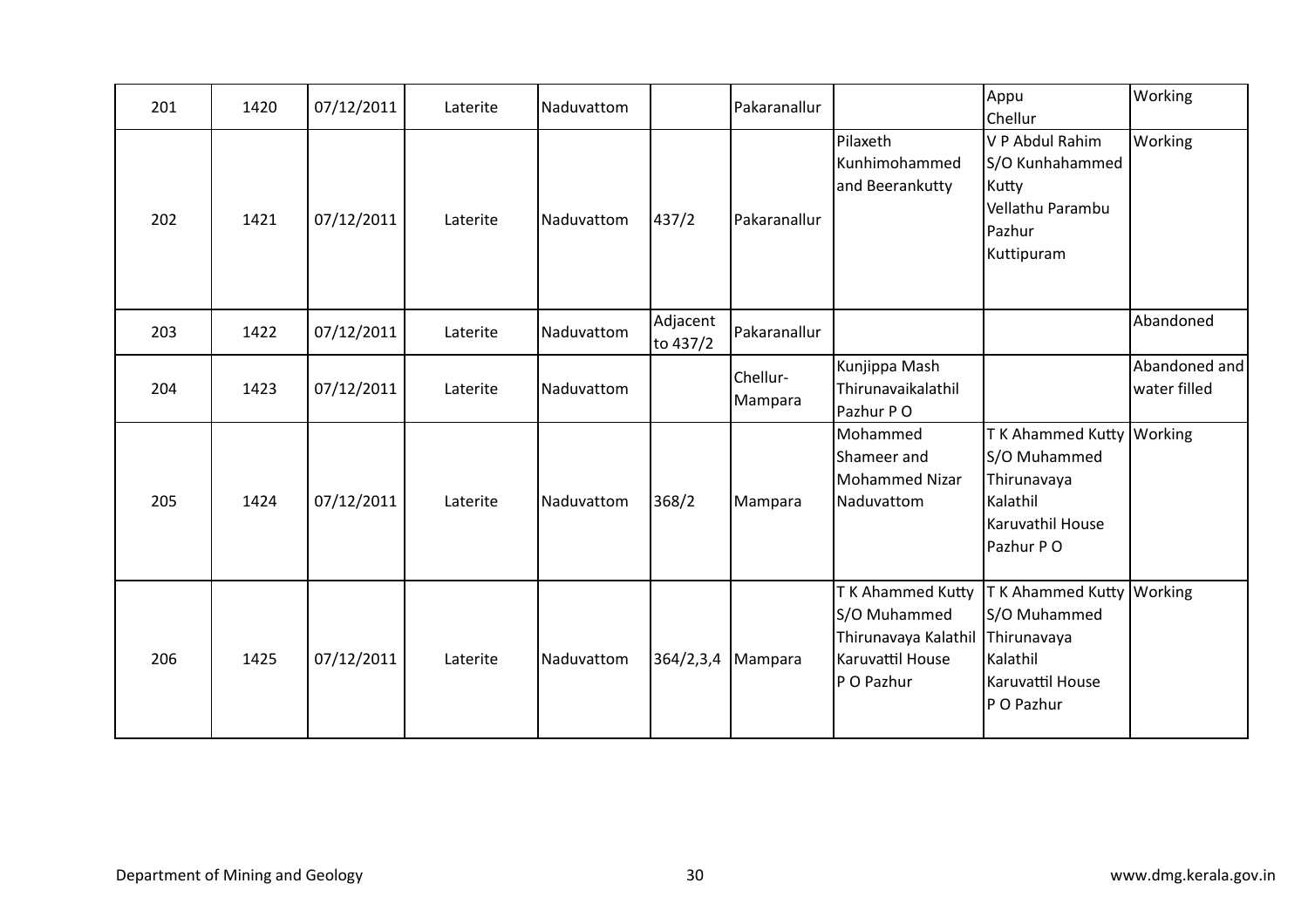| 207 | 1426 | 07/12/2011 | Laterite | Naduvattom | 405/2                | Chungam               | Assainar<br>S/O Uneenkutty<br>Machincheri House<br>Thozhuvannur PO          | Faisal<br>S/O Assainar<br>Machincheri House<br>Karthala Chungam               | Working   |
|-----|------|------------|----------|------------|----------------------|-----------------------|-----------------------------------------------------------------------------|-------------------------------------------------------------------------------|-----------|
| 208 | 1427 | 07/12/2011 | Laterite | Naduvattom | Adjacent<br>to 361   | Cheloor               |                                                                             |                                                                               | Abandoned |
| 209 | 1428 | 07/12/2011 | Laterite | Naduvattom |                      | Kolathol              | Moideenkutty<br><b>Oruvil House</b><br>P O Naduvattom                       | Bineesh                                                                       | Working   |
| 210 | 1429 | 07/12/2011 | Laterite | Naduvattom | Adjacent<br>to 301/3 | Kolathol              | Fathimakutty<br>Late Moideen Kutty<br><b>Oruvil House</b><br>P O Naduvattom |                                                                               | Working   |
| 211 | 1430 | 07/12/2011 | Laterite | Naduvattom | 301/3                | Kolathol              | Own land                                                                    | O Saithalikutty<br>S/O Marakkar Haji<br><b>Oruvil House</b><br>P O Naduvattum | Working   |
| 212 | 1437 | 07/12/2011 | Laterite | Naduvattom |                      | Moodal                | Kunjumoideen Haji<br>Thozhukattil House<br>Moodal Pazhoor P O Muhammedkutty | Mujeeb<br>S/O<br>Haji<br>Palara House<br>Valamcheri                           | Working   |
| 213 | 1438 | 07/12/2011 | Laterite | Naduvattom |                      | Moodal                | Hamsa<br>Tandanvalappil<br>Moodal                                           |                                                                               | Working   |
| 214 | 1448 | 08/12/2011 | Laterite | Naduvattom |                      | Near spinning<br>mill |                                                                             |                                                                               | Working   |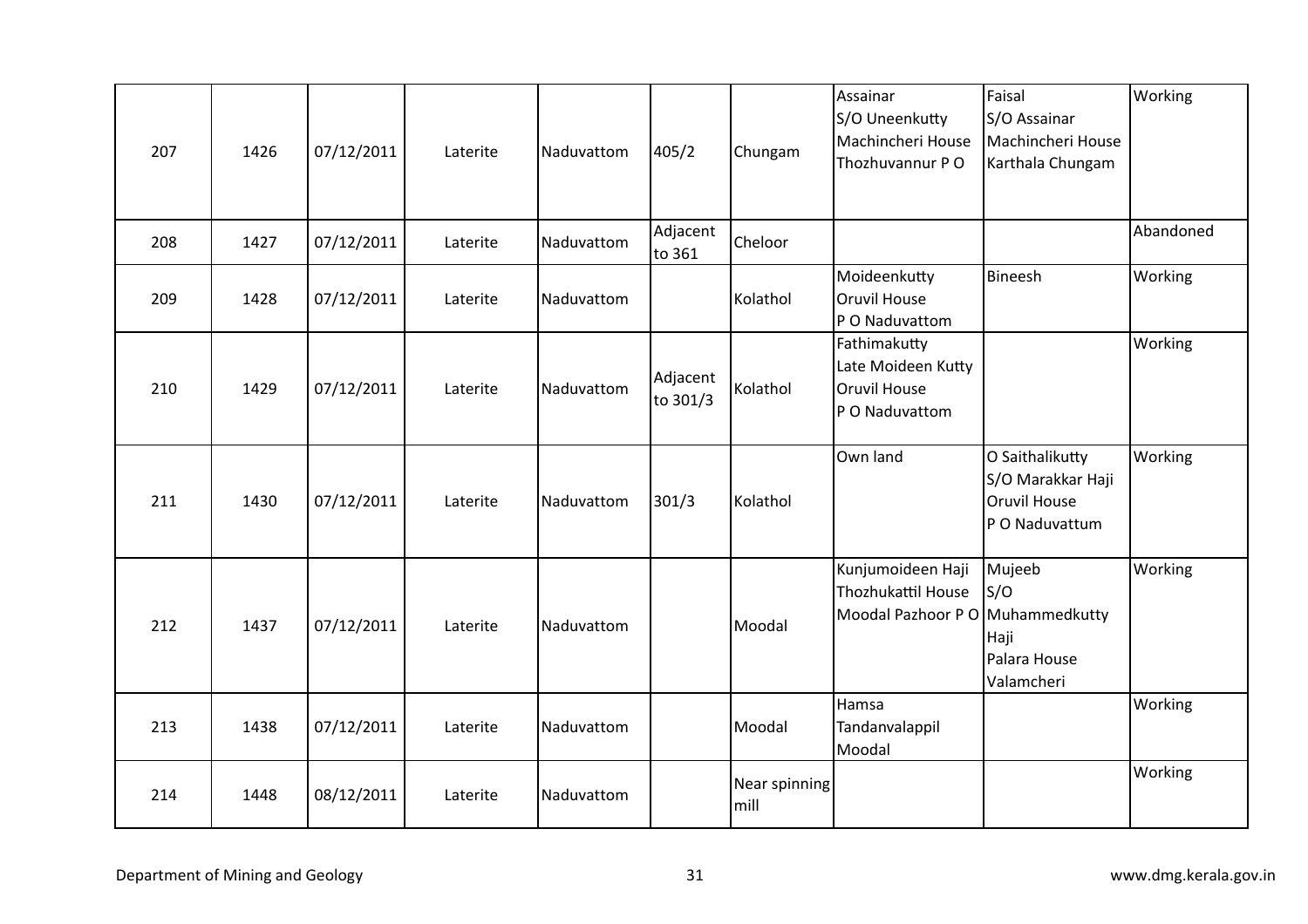| 215 | 1614 | 30/11/2011 | Granite(Building<br>Stone) | Perumanna |       | Perumanna         | Not Known                                                         | Not Known                                                         | Abandoned and<br>water filled |
|-----|------|------------|----------------------------|-----------|-------|-------------------|-------------------------------------------------------------------|-------------------------------------------------------------------|-------------------------------|
| 216 | 390  | 16/08/2011 | Laterite                   | Perumanna | 316/1 | Chollaparam<br>bu | Kunjumoideen<br>Puzhithara<br>Eradikkod PO                        | Kunjumoideen<br>Puzhithara<br>Eradikkod PO                        | Working                       |
| 217 | 1613 | 30/11/2011 | Laterite                   | Perumanna | 316/1 | Mammalippa<br>di  | Kunhimoideen<br>S/O Moideenkutty<br>Pozhithara House<br>Edanikode | Kunhimoideen<br>S/O Moideenkutty<br>Pozhithara House<br>Edanikode | Abandoned                     |
| 218 | 1625 | 02/12/2011 | Granite(Building<br>Stone) | Ponmala   | 461   | Kannamkutty       | Kunhabdulla<br>Kadakadan<br>Muhammed kutty<br>Chengottur          | K Ali<br>S/O Muhammed<br>Kadakkadan House<br>Chattiparambu p O    | Working                       |
| 219 | 1626 | 02/12/2011 | Granite(Building<br>Stone) | Ponmala   | 464/6 | Kannamkutty       | K Ibrahim<br>S/O Kunhabdulla<br>Kadakkadan House<br>Chengottur PO | K Ibrahim<br>S/O Kunhabdulla<br>Kadakkadan House<br>Chengottur PO | Temporarily<br>Stopped        |
| 220 | 1627 | 02/12/2011 | Granite(Building<br>Stone) | Ponmala   | 464/6 | Kannamkutty       | Kuhayu<br>S/O Kadakkadan<br>Muhammed kutty<br>Chengottur PO       | Kuhayu<br>S/O Kadakkadan<br>Muhammed kutty<br>Chengottur PO       | Working                       |
| 221 | 118  | 28/07/2011 | Laterite                   | Ponmala   |       | Veliyod           | M K Ayisha<br>Muringath Kuzhiyil<br>Mattathur PO                  |                                                                   | Abandoned                     |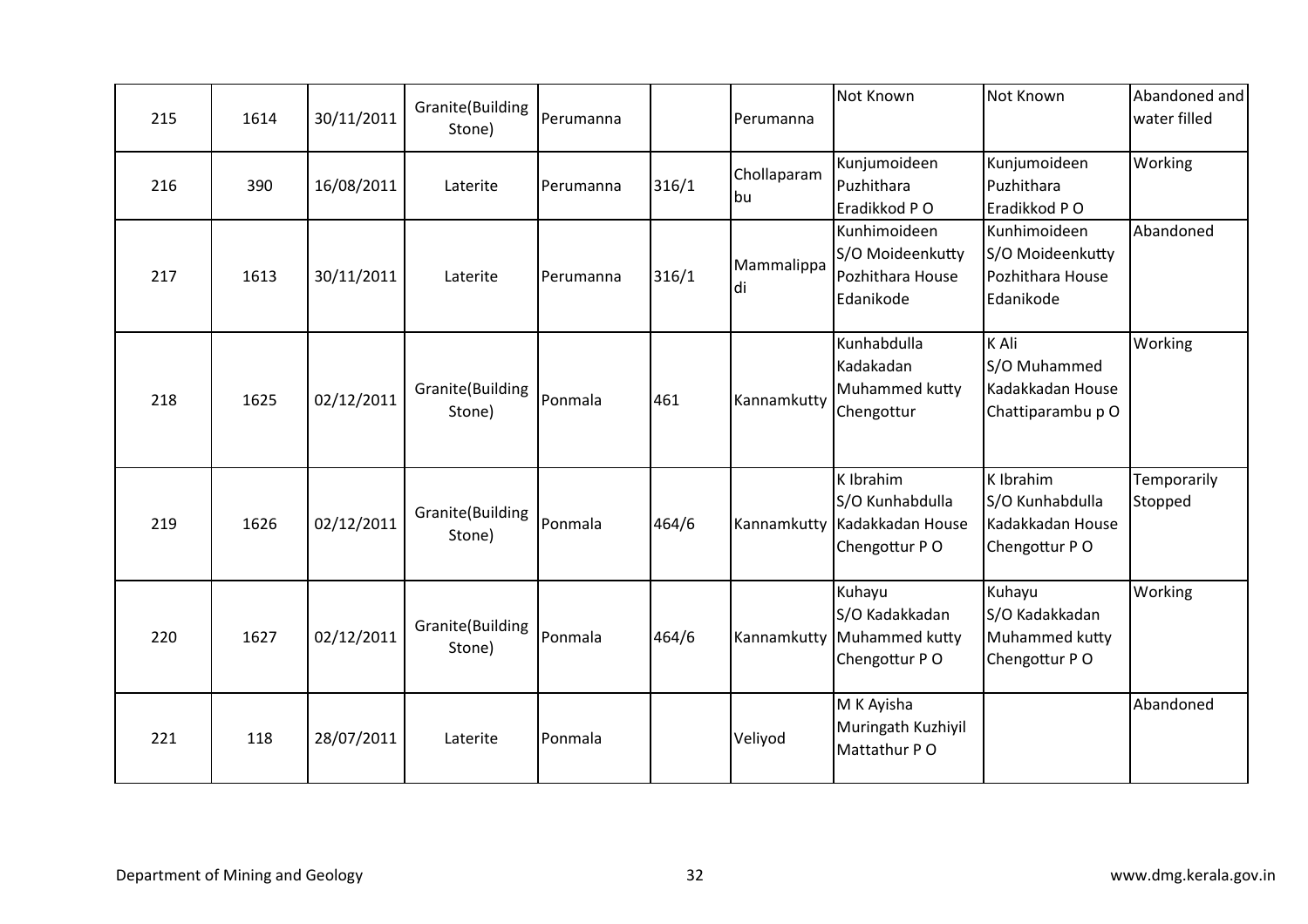| 222 | 1628 | 02/12/2011 | Laterite                   | Ponmala     | 191/2 | Kurukanpady                  | Hamsa<br>Kunnakadan<br>Ponmala PO                             | K Aboobacker<br>S/O Ahammed<br>Kalathingal House<br>P O Edarikode | Working   |
|-----|------|------------|----------------------------|-------------|-------|------------------------------|---------------------------------------------------------------|-------------------------------------------------------------------|-----------|
| 223 | 1629 | 02/12/2011 | Laterite                   | Ponmala     | 191/2 | Karukanpady                  | Hamsa<br>Kunnakadan<br>Ponmala PO                             | K Aboobacker<br>S/O Ahmmed<br>Kalathingal house<br>P O Edarikode  | Abandoned |
| 224 | 1630 | 02/12/2011 | Laterite                   | Ponmala     |       | pookunnu                     | Enthu Haji<br>Malakal<br>Ponmala                              | Sajir<br>S/O Abdul Rahiman<br>Malakal<br>Ponmala                  | Working   |
| 225 | 1633 | 03/12/2011 | Laterite                   | Ponmala     | 93/2  | Mannur                       | Hussain<br>Ponmala PO<br>Kunnathody                           | K musthafa<br>S/O Muahammed<br>Kizhakkethil House<br>P O Indianur | Working   |
| 226 | 1416 | 24/11/2011 | <b>Ordinary Clay</b>       | Tirunnavaya |       | Kodakkal                     |                                                               |                                                                   | Abandoned |
| 227 | 1378 | 23/11/2011 | Granite(Building<br>Stone) | Valavanur   | 159   | Ottukarapura<br>m            | Own land                                                      | P C Abdul Rahiman<br>Kalpakavadi House<br>Valavanoor PO           | Working   |
| 228 | 1379 | 23/11/2011 | Granite(Building<br>Stone) | Valavanur   | 160   | Ottukarapura Pottachera<br>m | Fathimakutty<br>W/O Abdul Rehman<br>Cheruvattur<br>Valavannur | P C Abdul Rehman<br>Kalpakavali<br>Valavannur PO                  | Working   |